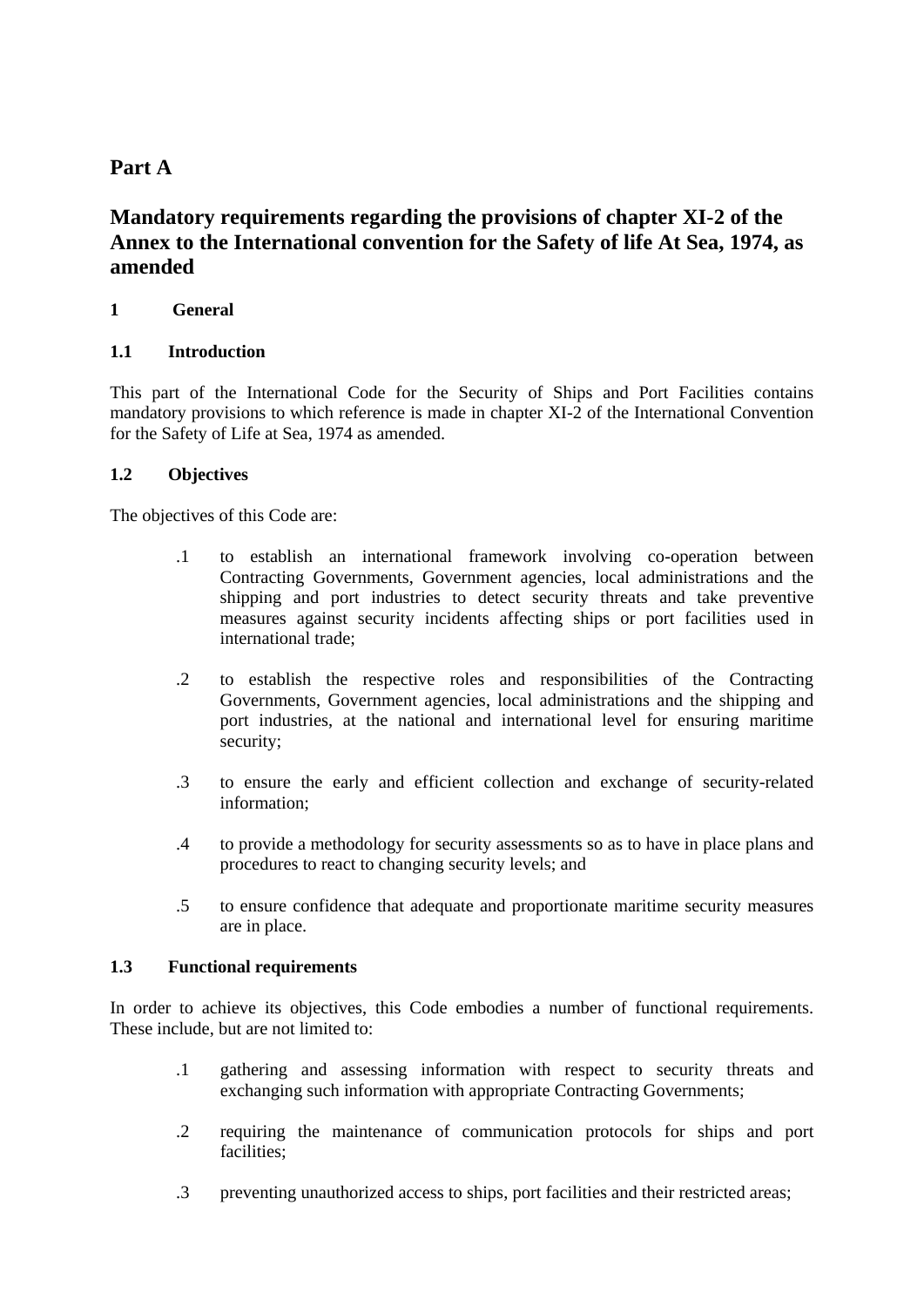- .4 preventing the introduction of unauthorized weapons, incendiary devices or explosives to ships or port facilities;
- .5 providing means for raising the alarm in reaction to security threats or security incidents;
- .6 requiring ship and port facility security plans based upon security assessments; and
- .7 requiring training, drills and exercises to ensure familiarity with security plans and procedures.

#### **2 Definitions**

- 2.1For the purpose of this part, unless expressly provided otherwise:
	- .1 *Convention* means the International Convention for the Safety of Life at Sea, 1974 as amended.
	- .2 .*Regulation* means a regulation of the Convention.
	- .3 *Chapter* means a chapter of the Convention.
	- .4 *Ship security plan* means a plan developed to ensure the application of measures on board the ship designed to protect persons on board, cargo*,* cargo transport units, ship's stores or the ship from the risks of a security incident.
	- .5 *Port facility security plan* means a plan developed to ensure the application of measures designed to protect the port facility and ships, persons*,* cargo, cargo transport units and ship's stores within the port facility from the risks of a security incident.
	- .6 *Ship security officer* means the person on board the ship*,* accountable to the master*,* designated by the Company as responsible for the security of the ship, including implementation and maintenance of the ship security plan and for liaison with the company security officer and port facility security officers.
	- .7 *Company security officer* means the person designated by the Company for ensuring that a ship security assessment is carried out; that a ship security plan is developed, submitted for approval, and thereafter implemented and maintained and for liaison with port facility security officers and the ship security officer.
	- .8 *Port facility security officer* means the person designated as responsible for the development, implementation, revision and maintenance of the port facility security plan and for liaison with the ship security officers and company security officers.
	- .9 *Security level 1* means the level for which minimum appropriate protective security measures shall be maintained at all times.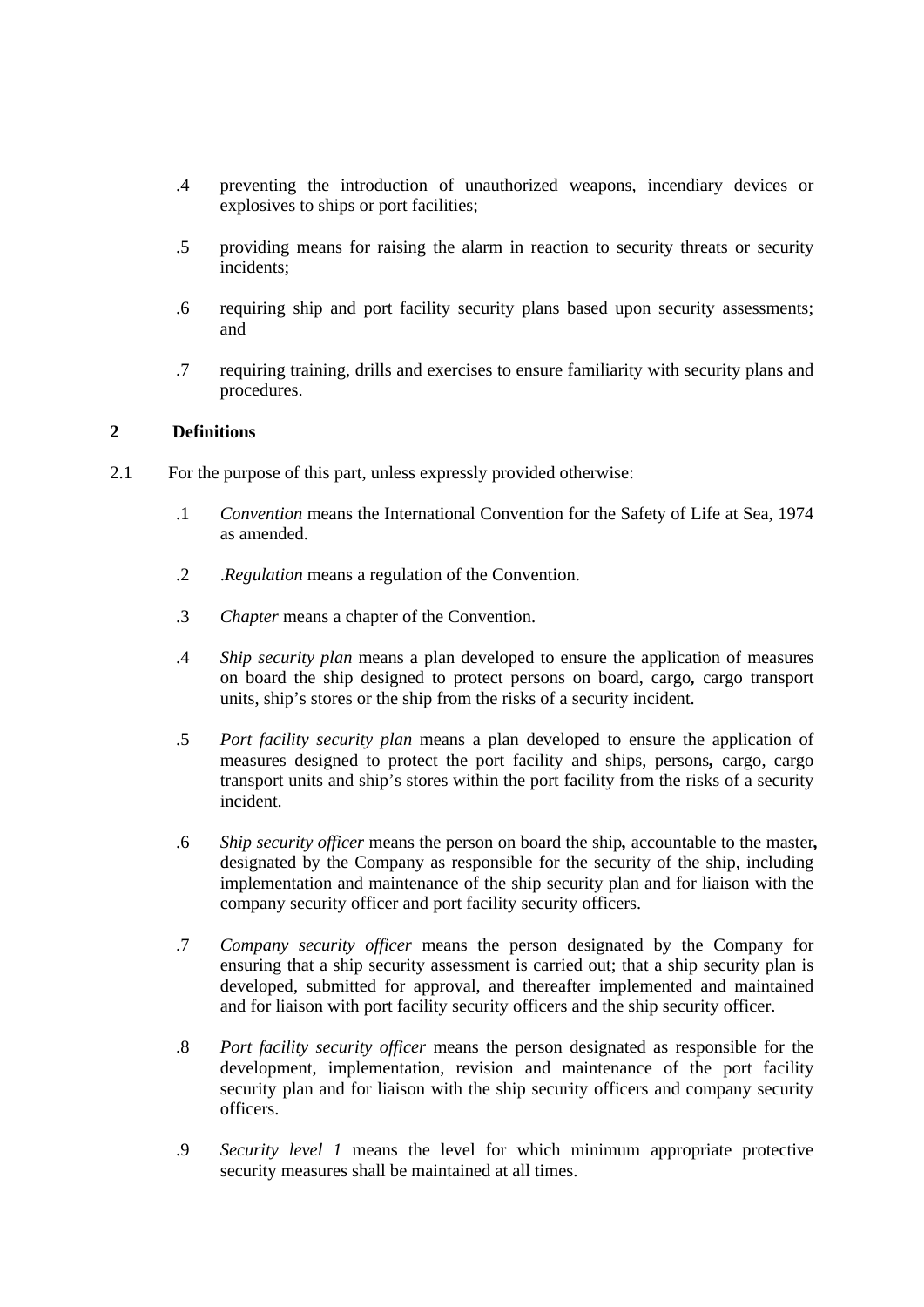- .10 *Security level 2* means the level for which appropriate additional protective security measures shall be maintained for a period of time as a result of heightened risk of a security incident.
- .11 *Security level 3* means the level for which further specific protective security measures shall be maintained for a limited period of time when a security incident is probable or imminent, although it may not be possible to identify the specific target.

2.2 The term "ship", when used in this Code, includes mobile offshore drilling units and high-speed craft as defined in regulation XI-2/1.

2.3 The term "Contracting Government" in connection with any reference to a port facility, when used in sections 14 to 18, includes a reference to the .Designated Authority.

2.4 Terms not otherwise defined in this part shall have the same meaning as the meaning attributed to them in chapters I and XI-2.

#### **3 Application**

3.1 This Code applies to:

- .1 the following types of ships engaged on international voyages:
	- .1 passenger ships, including high-speed passenger craft;
	- .2 cargo ships, including high-speed craft, of 500 gross tonnage and upwards; and
	- .3 mobile offshore drilling units; and
- .2 port facilities serving such ships engaged on international voyages.

3.2 Notwithstanding the provisions of section 3.1.2, Contracting Governments shall decide the extent of application of this part of the Code to those port facilities within their territory which, although used primarily by ships not engaged on international voyages, are required, occasionally, to serve ships arriving or departing on an international voyage.

3.2.1 Contracting Governments shall base their decisions, under section 3.2, on a port facility security assessment carried out in accordance with this part of the Code.

3.2.2 Any decision which a Contracting Government makes, under section 3.2, shall not compromise the level of security intended to be achieved by chapter XI-2 or by this part of the Code*.*

3.3 This Code does not apply to warships, naval auxiliaries or other ships owned or operated by a Contracting Government and used only on Government non-commercial service.

3.4 Sections 5 to 13 and 19 of this part apply to Companies and ships as specified in regulation XI-2/4.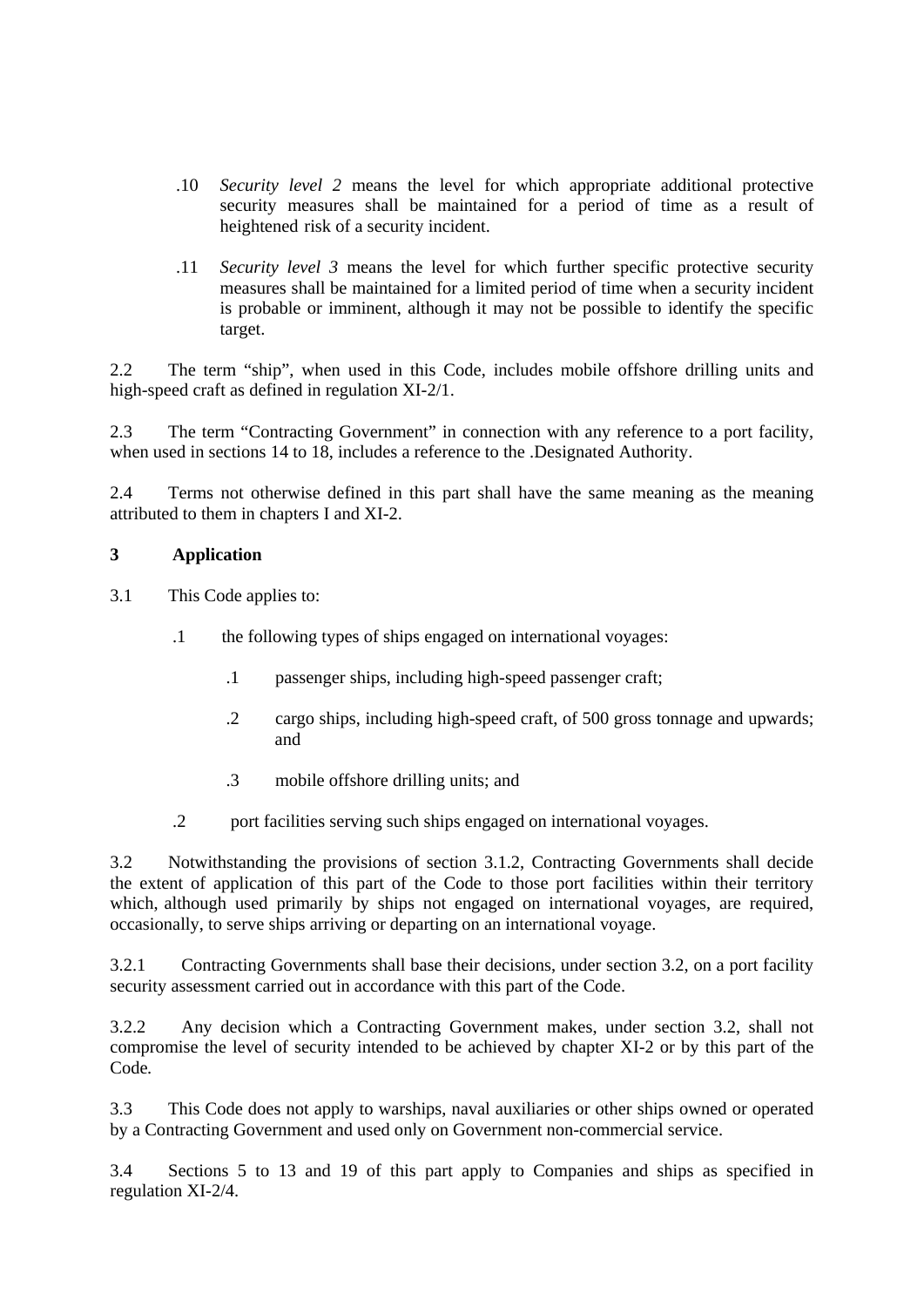3.5 Sections 5 and 14 to 18 of this part apply to port facilities as specified in regulation-XI-2/10.

3.6 Nothing in this Code shall prejudice the rights or obligations of States under international law.

## **4 Responsibilities of Contracting Governments**

4.1Subject to the provisions of regulation XI-2/3 and XI-2/7, Contracting Governments shall set security levels and provide guidance for protection from security incidents. Higher security levels indicate greater likelihood of occurrence of a security incident. Factors to be considered in setting the appropriate security level include:

- .1 the degree that the threat information is credible;
- .2 the degree that the threat information is corroborated;
- .3 the degree that the threat information is specific or imminent; and
- .4 the potential consequences of such a security incident.

4.2Contracting Governments, when they set security level 3, shall issue, as necessary, appropriate instructions and shall provide security-related information to the ships and port facilities that may be affected.

4.3Contracting Governments may delegate to a recognized security organization certain of their security related duties under chapter XI-2 and this part of the Code with the exception of:

- .1 setting of the applicable security level;
- .2 approving a port facility security assessment and subsequent amendments to an approved assessment;
- .3 determining the port facilities which will be required to designate a port facility security officer;
- .4 approving a port facility security plan and subsequent amendments to an approved plan;
- .5 exercising control and compliance measures pursuant to regulation XI-2/9; and
- .6 establishing the requirements for a Declaration of Security.

4.4Contracting Governments shall, to the extent they consider appropriate, test the effectiveness of the ship security plans or the port facility security plans, or of amendments to such plans, they have approved, or, in the case of ships, of plans which have been approved on their behalf.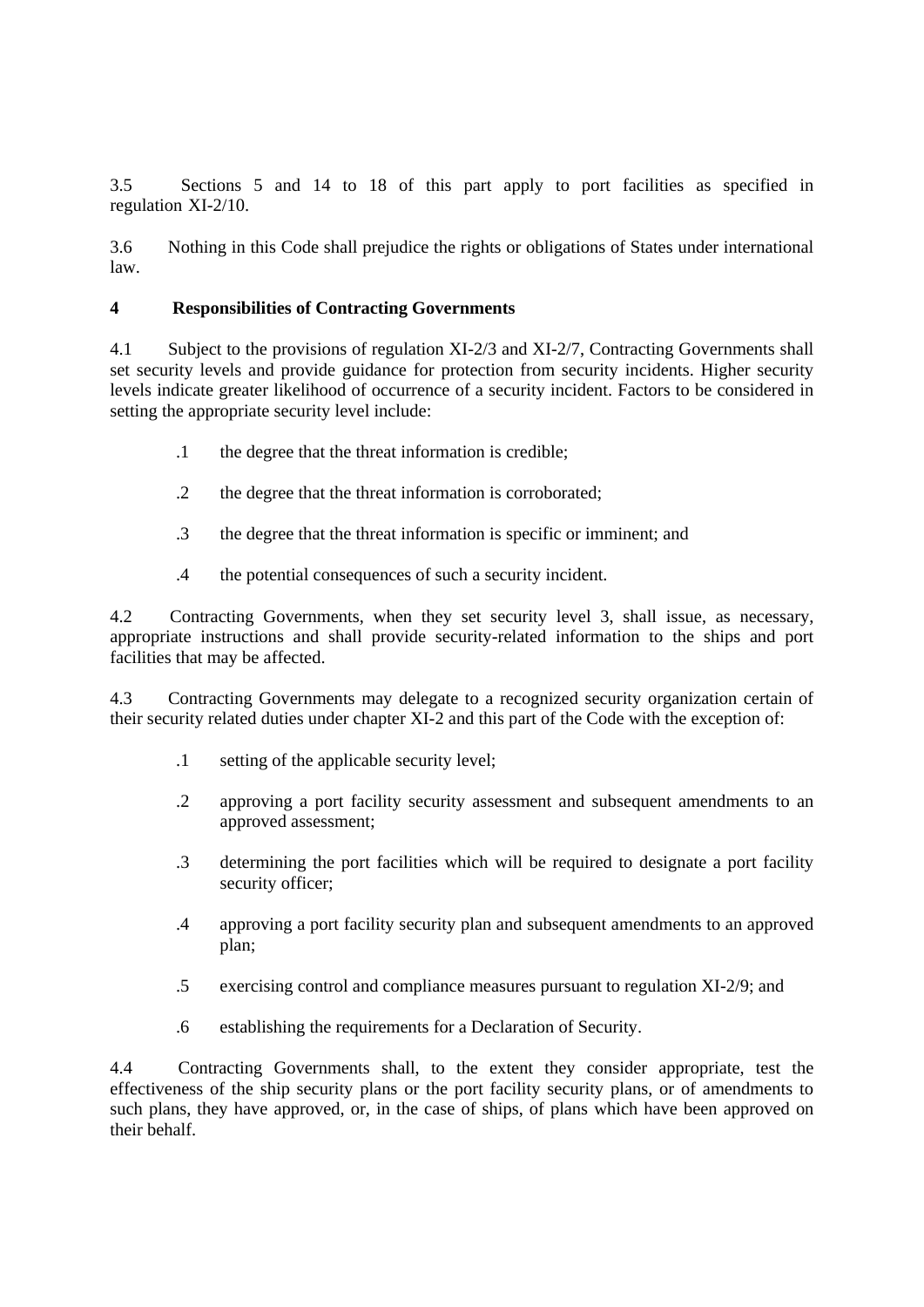## **5 Declaration of Security**

5.1Contracting Governments shall determine when a Declaration of Security is required by assessing the risk the ship/port interface or ship-to-ship activity poses to persons, property or the environment.

- 5.2A ship can request completion of a Declaration of Security when:
	- .1 the ship is operating at a higher security level than the port facility or another ship it is interfacing with;
	- .2 there is an agreement on Declaration of Security between Contracting Governments covering certain international voyages or specific ships on those voyages;
	- .3 there has been a security threat or a security incident involving the ship or involving the port facility, as applicable;
	- .4 the ship is at a port which is not required to have and implement an approved port facility security plan; or
	- .5 the ship is conducting ship-to-ship activities with another ship not required to have and implement an approved ship security plan.

5.3Requests for the completion of a Declaration of Security, under this section, shall be acknowledged by the applicable port facility or ship.

- 5.4The Declaration of Security shall be completed by:
	- .1 the master or the ship security officer on behalf of the ship(s); and, if appropriate,
	- .2 the port facility security officer or, if the Contracting Government determines otherwise, by any other body responsible for shore-side security, on behalf of the port facility.

5.5The Declaration of Security shall address the security requirements that could be shared between a port facility and a ship (or between ships) and shall state the responsibility for each.

5.6Contracting Governments shall specify*,* bearing in mind the provisions of regulation-XI-2/9.2.3, the minimum period for which Declarations of Security shall be kept by the port facilities located within their territory.

5.7Administrations shall specify, bearing in mind the provisions of regulation XI-2/9.2.3, the minimum period for which Declarations of Security shall be kept by ships entitled to fly their flag.

## **6 Obligations of the Company**

6.1The Company shall ensure that the ship security plan contains a clear statement emphasizing the master's authority. The Company shall establish in the ship security plan that the master has the overriding authority and responsibility to make decisions with respect to the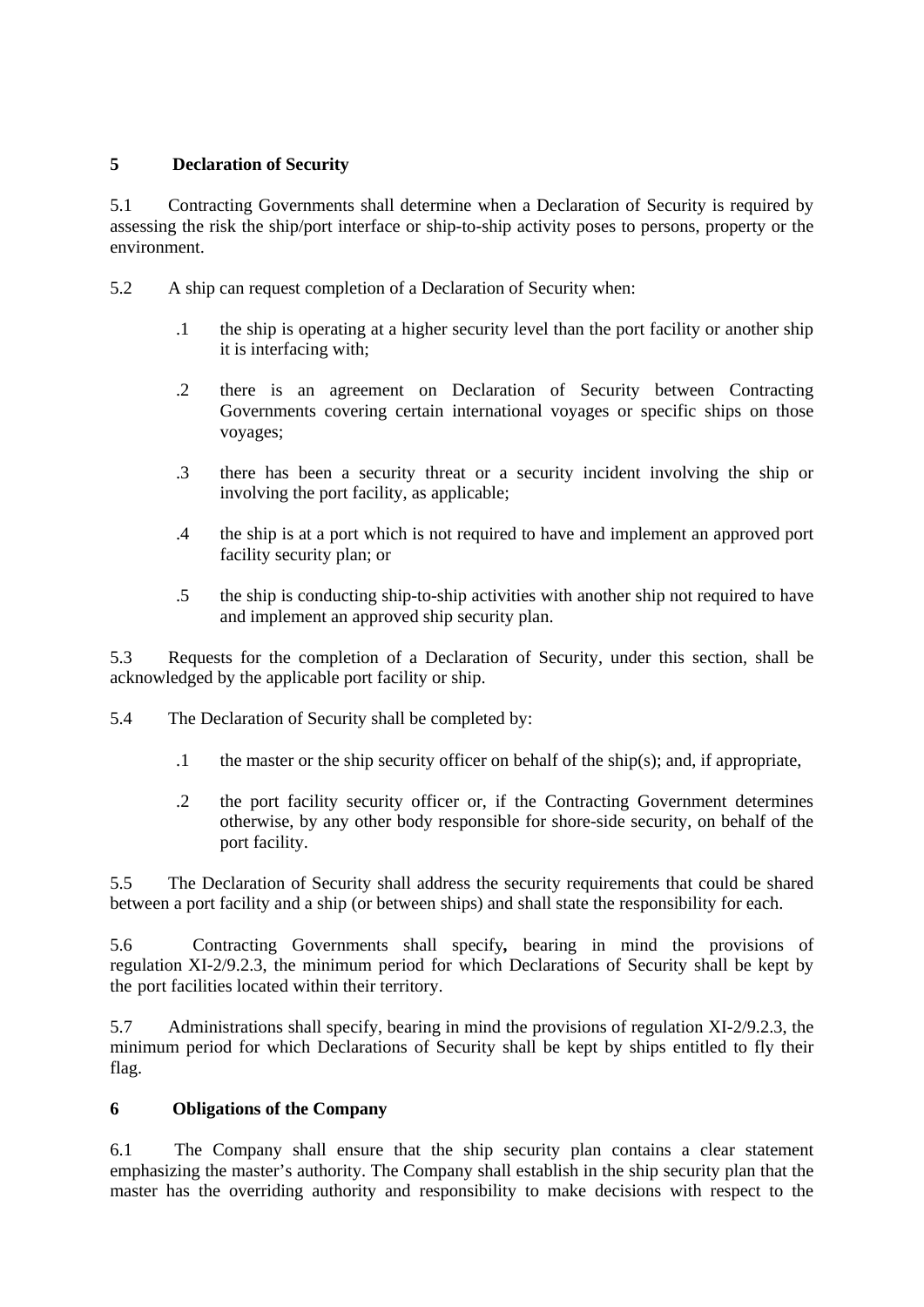safety and security of the ship and to request the assistance of the Company or of any Contracting Government as may be necessary.

6.2The Company shall ensure that the company security officer, the master and the ship security officer are given the necessary support to fulfil their duties and responsibilities in accordance with chapter XI-2 and this part of the Code.

## **7 Ship security**

7.1A ship is required to act upon the security levels set by Contracting Governments as set out below.

7.2At security level 1, the following activities shall be carried out, through appropriate measures, on all ships, taking into account the guidance given in part B of this Code, in order to identify and take preventive measures against security incidents:

- .1 ensuring the performance of all ship security duties;
- .2 controlling access to the ship;
- .3 controlling the embarkation of persons and their effects;
- .4 monitoring restricted areas to ensure that only authorized persons have access;
- .5 monitoring of deck areas and areas surrounding the ship;
- .6 supervising the handling of cargo and ship's stores; and
- .7 ensuring that security communication is readily available.

7.3At security level 2, the additional protective measures, specified in the ship security plan, shall be implemented for each activity detailed in section 7.2, taking into account the guidance given in part B of this Code.

7.4At security level 3, further specific protective measures, specified in the ship security plan,-shall be implemented for each activity detailed in section 7.2, taking into account the guidance given in part B of this Code.

7.5Whenever security level 2 or 3 is set by the Administration, the ship shall acknowledge receipt of the instructions on change of the security level.

7.6Prior to entering a port or whilst in a port within the territory of a Contracting Government that has set security level 2 or 3, the ship shall acknowledge receipt of this instruction and shall confirm to the port facility security officer the initiation of the implementation of the appropriate measures and procedures as detailed in the ship security plan, and in the case of security level 3, in instructions issued by the Contracting Government which has set security level 3. The ship shall report any difficulties in implementation. In such cases, the port facility security officer and ship security officer shall liase and co-ordinate the appropriate actions.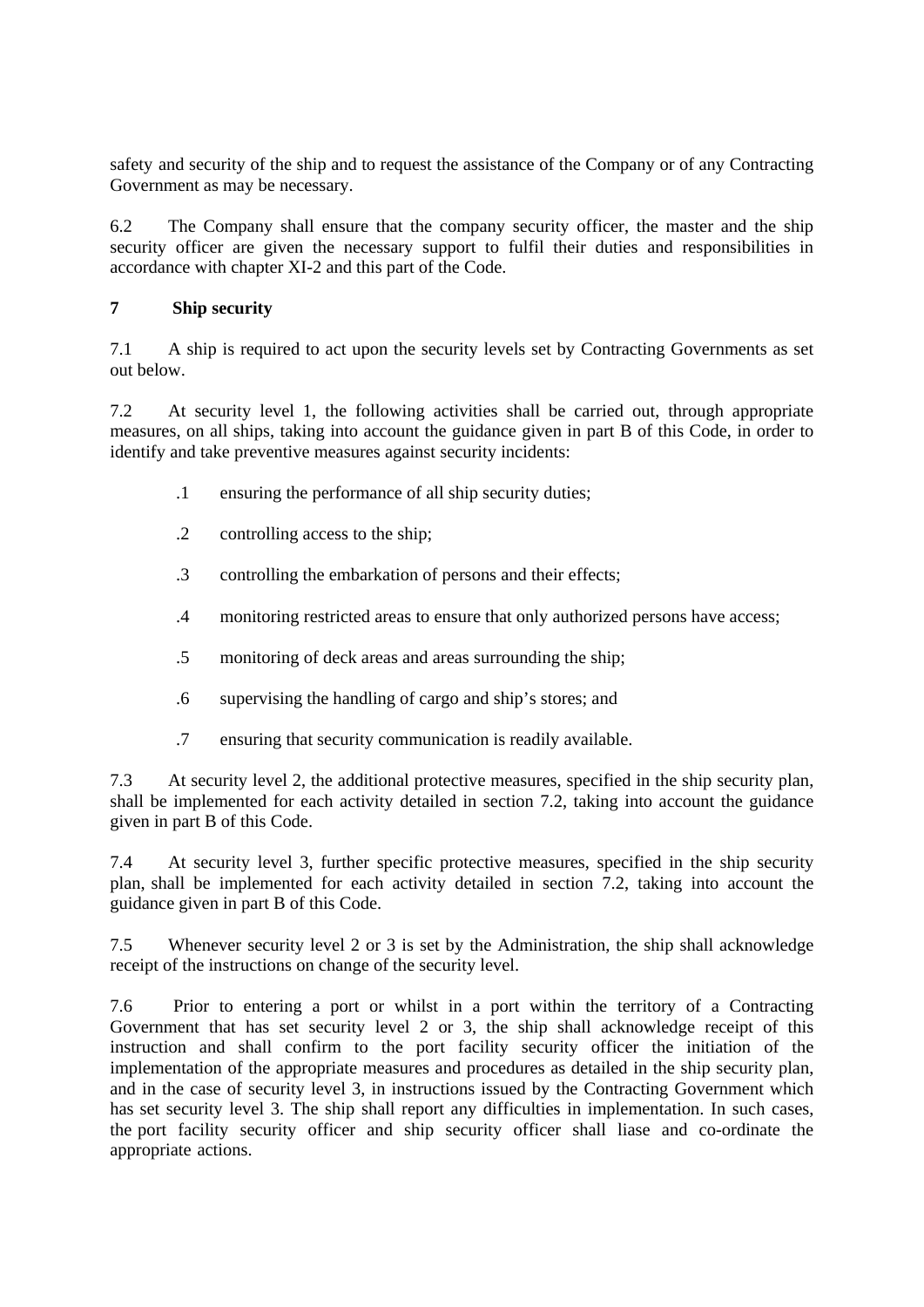7.7If a ship is required by the Administration to set, or is already at, a higher security level than that set for the port it intends to enter or in which it is already located, then the ship shall advise, without delay, the competent authority of the Contracting Government within whose territory the port facility is located and the port facility security officer of the situation.

7.7.1 In such cases, the ship security officer shall liase with the port facility security officer and-co-ordinate appropriate actions, if necessary.

7.8An Administration requiring ships entitled to fly its flag to set security level 2 or 3 in a port of another Contracting Government shall inform that Contracting Government without delay.

7.9When Contracting Governments set security levels and ensure the provision of security-level information to ships operating in their territorial sea, or having communicated an intention to enter their territorial sea, such ships shall be advised to maintain vigilance and report immediately to their Administration and any nearby coastal States any information that comes to their attention that might affect maritime security in the area.

7.9.1 When advising such ships of the applicable security level, a Contracting Government shall, taking into account the guidance given in the part B of this Code, also advise those ships of any security measure that they should take and, if appropriate, of measures that have been taken by the Contracting Government to provide protection against the threat.

## **8 Ship security assessment**

8.1The ship security assessment is an essential and integral part of the process of developing and updating the ship security plan.

8.2The company security officer shall ensure that the ship security assessment is carried out by persons with appropriate skills to evaluate the security of a ship, in accordance with this section, taking into account the guidance given in part B of this Code.

8.3Subject to the provisions of section 9.2.1, a recognized security organization may carry out the ship security assessment of a specific ship.

8.4The ship security assessment shall include an on-scene security survey and, at least, the following elements:

- .1 identification of existing security measures, procedures and operations;
- .2 identification and evaluation of key ship board operations that it is important to protect;
- .3 identification of possible threats to the key ship board operations and the likelihood of their occurrence, in order to establish and prioritize security measures; and
- .4 identification of weaknesses, including human factors in the infrastructure, policies and procedures.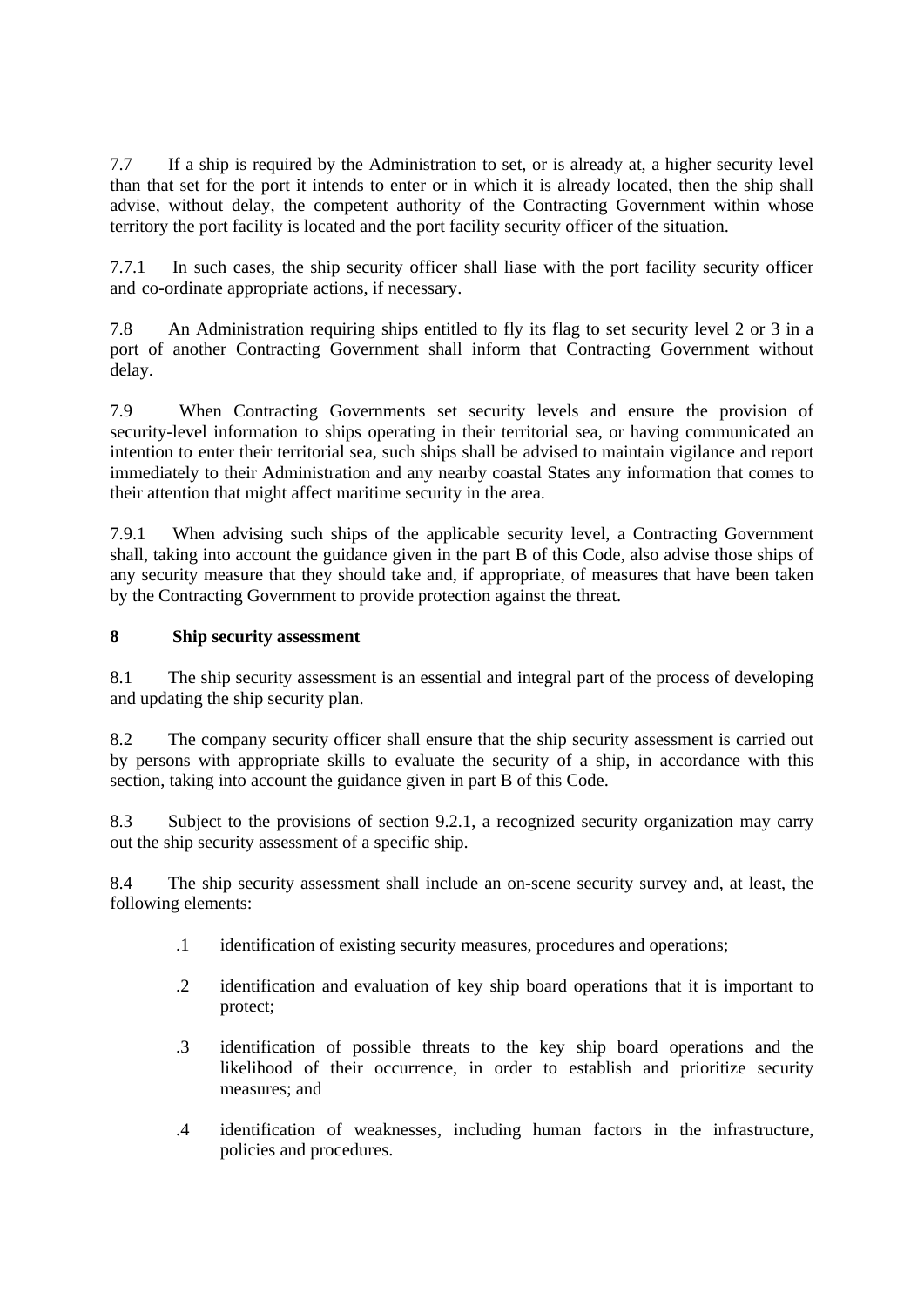8.5The ship security assessment shall be documented, reviewed, accepted and retained by the Company.

## **9 Ship security plan**

9.1Each ship shall carry on board a ship security plan approved by the Administration. The plan shall make provisions for the three security levels as defined in this part of the Code.

9.1.1 Subject to the provisions of section 9.2.1, a recognized security organization may prepare the ship security plan for a specific ship.

9.2The Administration may entrust the review and approval of ship security plans, or of amendments to a previously approved plan, to recognized security organizations.

9.2.1 In such cases the recognized security organization undertaking the review and approval of a ship security plan, or its amendments, for a specific ship shall not have been involved in either the preparation of the ship security assessment or of the ship security plan, or of the amendments, under review.

9.3The submission of a ship security plan, or of amendments to a previously approved plan, for approval shall be accompanied by the security assessment on the basis of which the plan, or the amendments, have been developed.

9.4Such a plan shall be developed**,** taking into account the guidance given in part B of this Code, and shall be written in the working language or languages of the ship. If the language or languages used is not English, French or Spanish, a translation into one of these languages shall be included. The plan shall address, at least, the following:

- .1 measures designed to prevent weapons, dangerous substances and devices intended for use against persons, ships or ports and the carriage of which is not authorized from being taken on board the ship;
- .2 identification of the restricted areas and measures for the prevention of unauthorized access to them;
- .3 measures for the prevention of unauthorized access to the ship;
- .4 procedures for responding to security threats or breaches of security, including provisions for maintaining critical operations of the ship or ship/port interface;
- .5 procedures for responding to any security instructions Contracting Governments may give at security level 3;
- .6 procedures for evacuation in case of security threats or breaches of security;
- .7 duties of shipboard personnel assigned security responsibilities and of other shipboard personnel on security aspects;
- .8 procedures for auditing the security activities;
- .9 procedures for training, drills and exercises associated with the plan;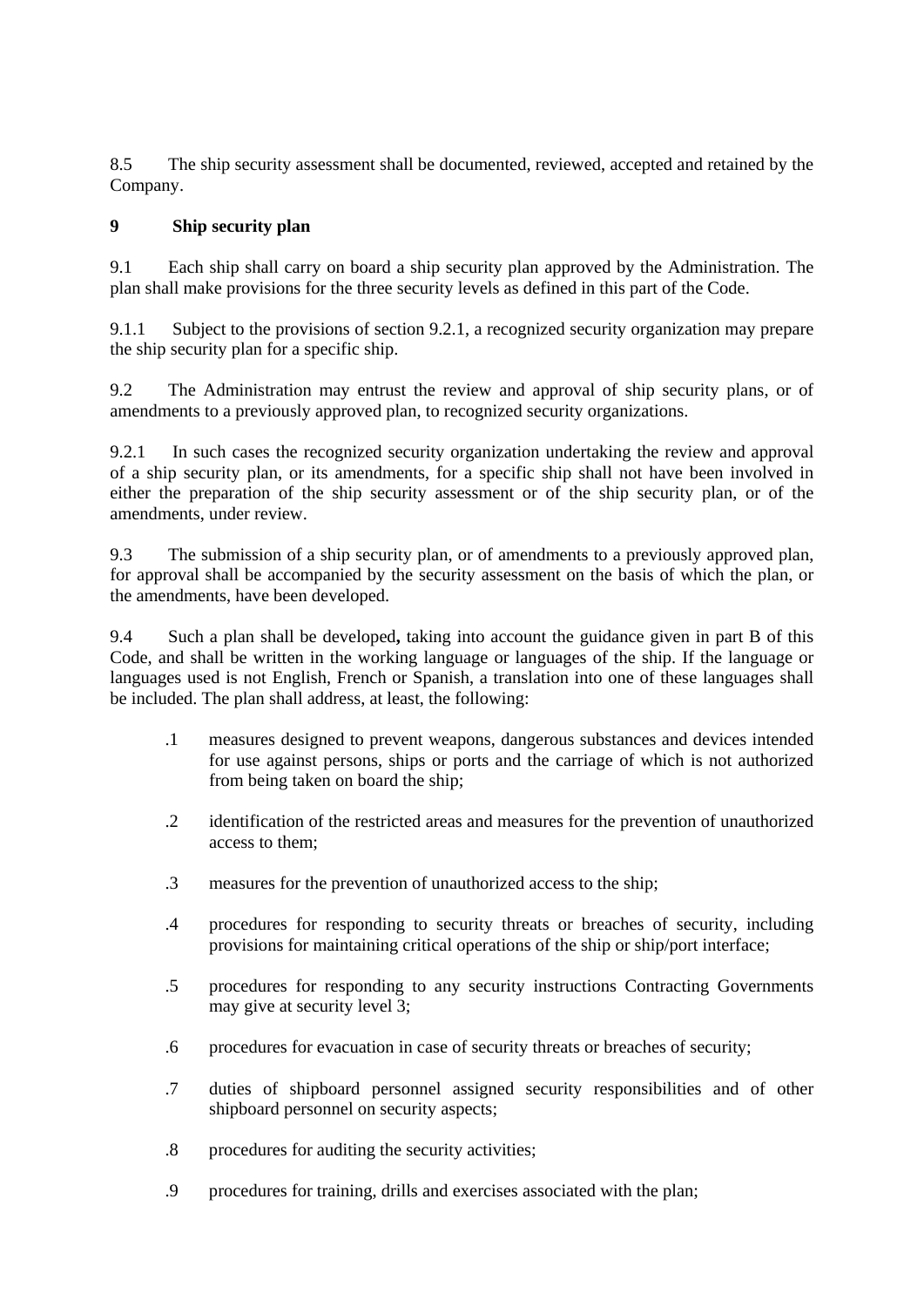- .10 procedures for interfacing with port facility security activities;
- .11 procedures for the periodic review of the plan and for updating;
- .12 procedures for reporting security incidents;
- .13 identification of the ship security officer;
- .14 identification of the company security officer including with 24-hour contact details;
- .15 procedures to ensure the inspection, testing, calibration, and maintenance of any security equipment provided on board;
- .16 frequency for testing or calibration any security equipment provided on board;
- .17 identification of the locations where the ship security alert system activation points are provided; $\frac{1}{1}$  and
- .18 procedures, instructions and guidance on the use of the ship security alert system, including the testing, activation, deactivation and resetting and to limit false alerts. 1

9.4.1 Personnel conducting internal audits of the security activities specified in the plan or evaluating its implementation shall be independent of the activities being audited unless this is impracticable due to the size and the nature of the Company or of the ship.

9.5The Administration shall determine which changes to an approved ship security plan or to any security equipment specified in an approved plan shall not be implemented unless the relevant-amendments to the plan are approved by the Administration. Any such changes shall be at least as effective as those measures prescribed in chapter XI-2 and this part of the Code.

9.5.1 The nature of the changes to the ship security plan or the security equipment that have been specifically approved by the Administration, pursuant to section 9.5, shall be documented in a manner that clearly indicates such approval. This approval shall be available on board and shall be presented together with the International Ship Security Certificate (or the Interim International Ship Security Certificate). If these changes are temporary, once the original approved measures or-equipment are reinstated, this documentation no longer needs to be retained by the ship.

9.6The plan may be kept in an electronic format. In such a case, it shall be protected by procedures aimed at preventing its unauthorized deletion, destruction or amendment.

9.7The plan shall be protected from unauthorized access or disclosure.

 $\overline{a}$ 

9.8Ship security plans are not subject to inspection by officers duly authorized by a Contracting Government to carry out control and compliance measures in accordance with regulation XI-2/9, save in circumstances specified in section 9.8.1.

<sup>1</sup> Administrations may allow, in order to avoid compromising in any way the objective of providing on board the ship security alert system, this information to be kept elsewhere on board in a document known to the master, the ship security officer and other senior shipboard personnel as may be decided by the Company.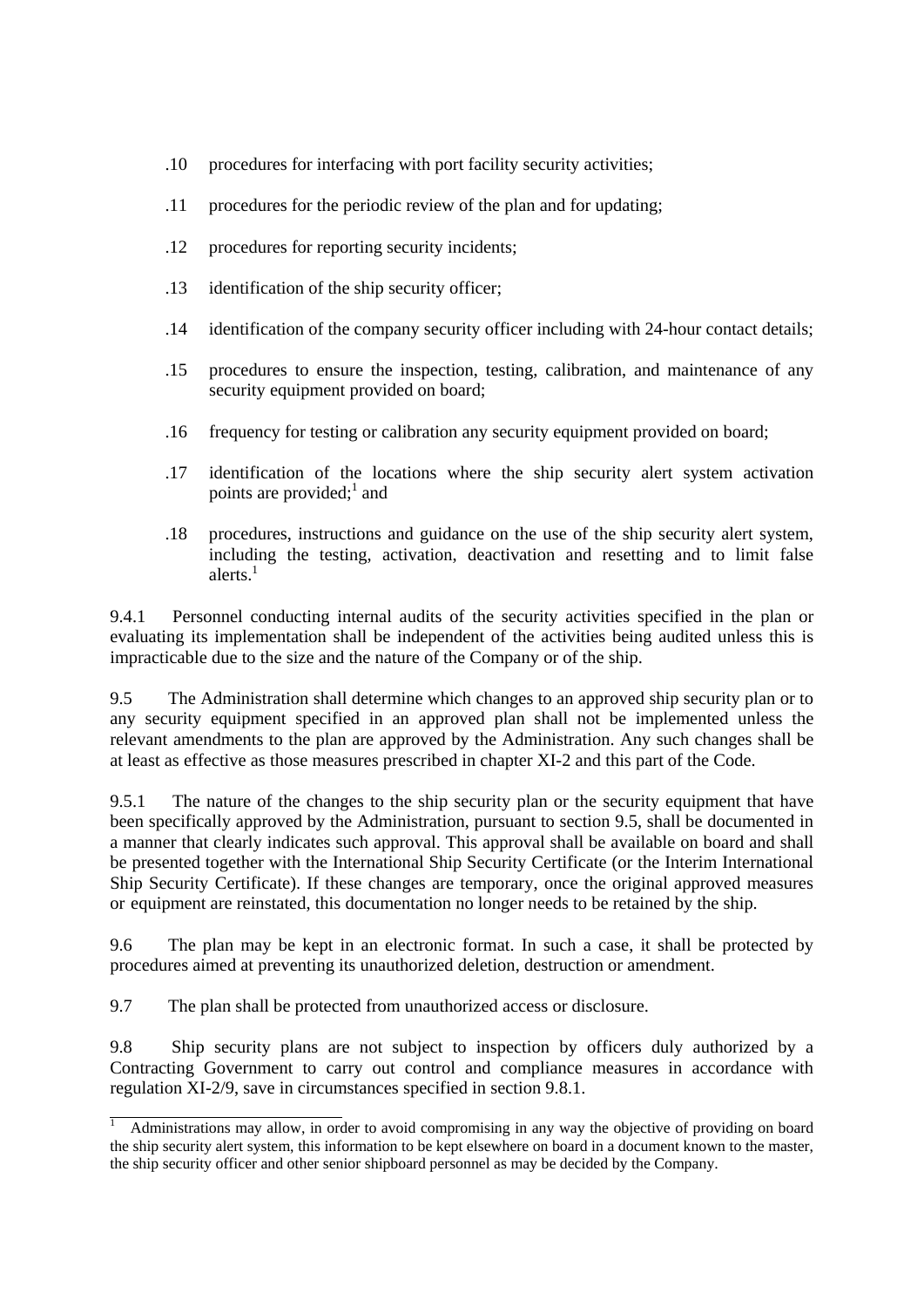9.8.1 If the officers duly authorized by a Contracting Government have clear grounds to believe that the ship is not in compliance with the requirements of chapter XI-2 or part A of this Code, and the only means to verify or rectify the non-compliance is to review the relevant requirements of the ship security plan, limited access to the specific sections of the plan relating to the non- compliance is exceptionally allowed, but only with the consent of the Contracting Government of, or the master of, the ship concerned. Nevertheless, the provisions in the plan relating to section 9.4 subsections  $.2, .4, .5, .7, .15, .17$  and  $.18$  of this part of the Code are considered as confidential information, and cannot be subject to inspection unless otherwise agreed by the Contracting Governments concerned.

#### **10 Records**

10.1Records of the following activities addressed in the ship security plan shall be kept on board for at least the minimum period specified by the Administration, bearing in mind the provisions of regulation XI-2/9.2.3:

- .1 training, drills and exercises;
- .2 security threats and security incidents;
- .3 breaches of security;
- .4 changes in security level;
- .5 communications relating to the direct security of the ship such as specific threats to the ship or to port facilities the ship is, or has been, in;
- .6 internal audits and reviews of security activities;
- .7 periodic review of the ship security assessment;
- .8 periodic review of the ship security plan;
- .9 implementation of any amendments to the plan; and
- .10 maintenance, calibration and testing of any security equipment provided on board including testing of the ship security alert system.

10.2The records shall be kept in the working language or languages of the ship. If the language or languages used are not English, French or Spanish, a translation into one of these languages shall be included.

10.3The records may be kept in an electronic format. In such a case, they shall be protected by procedures aimed at preventing their unauthorized deletion, destruction or amendment.

10.4The records shall be protected from unauthorized access or disclosure.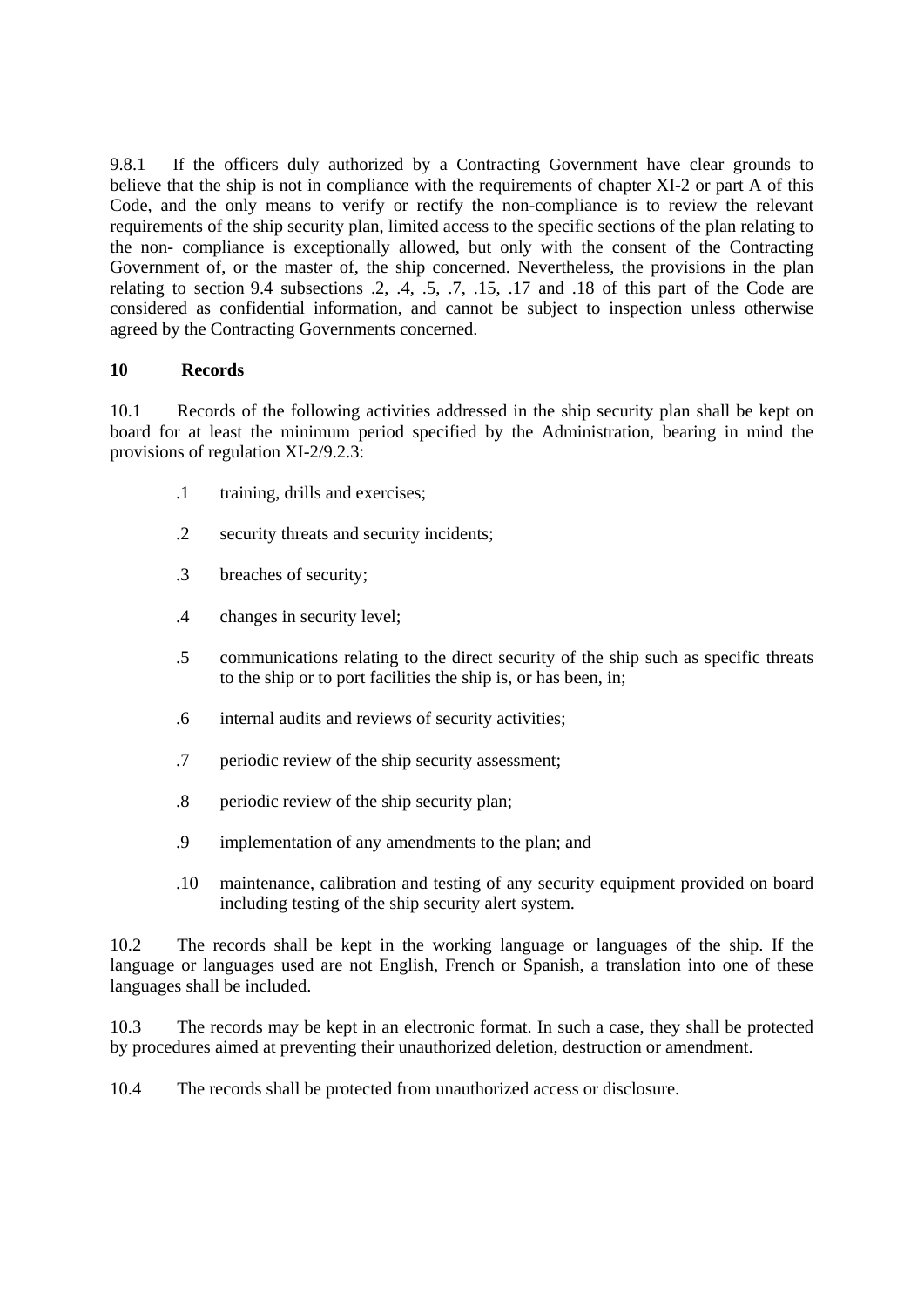## **11 Company security officer**

11.1 The Company shall designate a company security officer. A person designated as the company security officer may act as the company security officer for one or more ships, depending on the number or types of ships the Company operates, provided it is clearly identified for which ships this person is responsible. A Company may, depending on the number or types of-ships they operate, designate several persons as company security officers provided it is clearly identified for which ships each person is responsible.

11.2 In addition to those specified elsewhere in this part of the Code, the duties and responsibilities of the company security officer shall include, but are not limited to:

- .1 advising the level of threats likely to be encountered by the ship, using appropriate security assessments and other relevant information;
- .2 ensuring that ship security assessments are carried out;
- .3 ensuring the development, the submission for approval, and thereafter the implementation and maintenance of the ship security plan;
- .4 ensuring that the ship security plan is modified, as appropriate, to correct deficiencies and satisfy the security requirements of the individual ship;
- .5 arranging for internal audits and reviews of security activities;
- .6 arranging for the initial and subsequent verifications of the ship by the Administration or the recognized security organization;
- .7 ensuring that deficiencies and non-conformities identified during internal audits, periodic reviews, security inspections and verifications of compliance are promptly addressed and dealt with;
- .8 enhancing security awareness and vigilance;
- .9 ensuring adequate training for personnel responsible for the security of the ship;
- .10 ensuring effective communication and co-operation between the ship security officer and the relevant port facility security officers;
- .11 ensuring consistency between security requirements and safety requirement;
- .12 ensuring that, if sister-ship or fleet security plans are used, the plan for each ship reflects the ship-specific information accurately; and
- .13 ensuring that any alternative or equivalent arrangements approved for a particular ship or group of ships are implemented and maintained.

#### **12 Ship security officer**

12.1 A ship security officer shall be designated on each ship.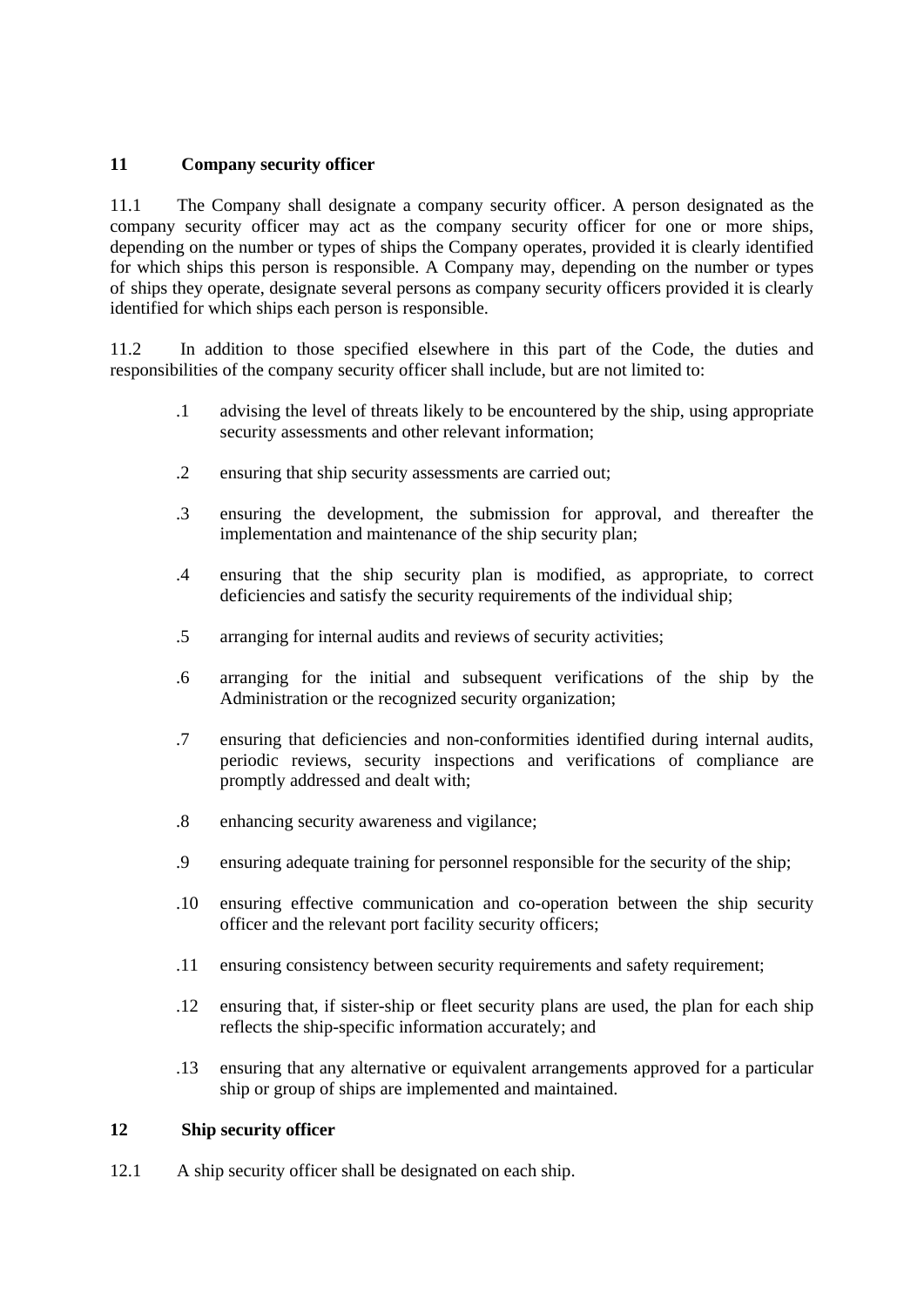12.2 In addition to those specified elsewhere in this part of the Code, the duties and responsibilities of the ship security officer shall include, but are not limited to:

- .1 undertaking regular security inspections of the ship to ensure that appropriate security measures are maintained;
- .2 maintaining and supervising the implementation of the ship security plan, including any amendments to the plan;
- .3 co-ordinating the security aspects of the handling of cargo and ship's stores with other shipboard personnel and with the relevant port facility security officers;
- .4 proposing modifications to the ship security plan;
- .5 reporting to the Company Security Officer any deficiencies and non-conformities identified during internal audits, periodic reviews, security inspections and verifications of compliance and implementing any corrective actions;
- .6 enhancing security awareness and vigilance on board;
- .7 ensuring that adequate training has been provided to shipboard personnel, as appropriate;
- .8 reporting all security incidents;
- .9 co-ordinating implementation of the ship security plan with the company security officer and the relevant port facility security officer; and
- .10 ensuring that security equipment is properly operated, tested, calibrated and maintained, if any.

#### **13 Training, drills and exercises on ship security**

13.1 The company security officer and appropriate shore-based personnel shall have knowledge and have received training, taking into account the guidance given in part B of this Code.

13.2 The ship security officer shall have knowledge and have received training, taking into account the guidance given in part B of this Code.

13.3 Shipboard personnel having specific security duties and responsibilities shall understand their responsibilities for ship security as described in the ship security plan and shall have sufficient knowledge and ability to perform their assigned duties, taking into account the guidance-given in Part B of this Code.

13.4 To ensure the effective implementation of the ship security plan, drills shall be carried out at appropriate intervals taking into account the ship type, ship personnel changes, port facilities to be visited and other relevant circumstances, taking into account guidance given in part B of this Code.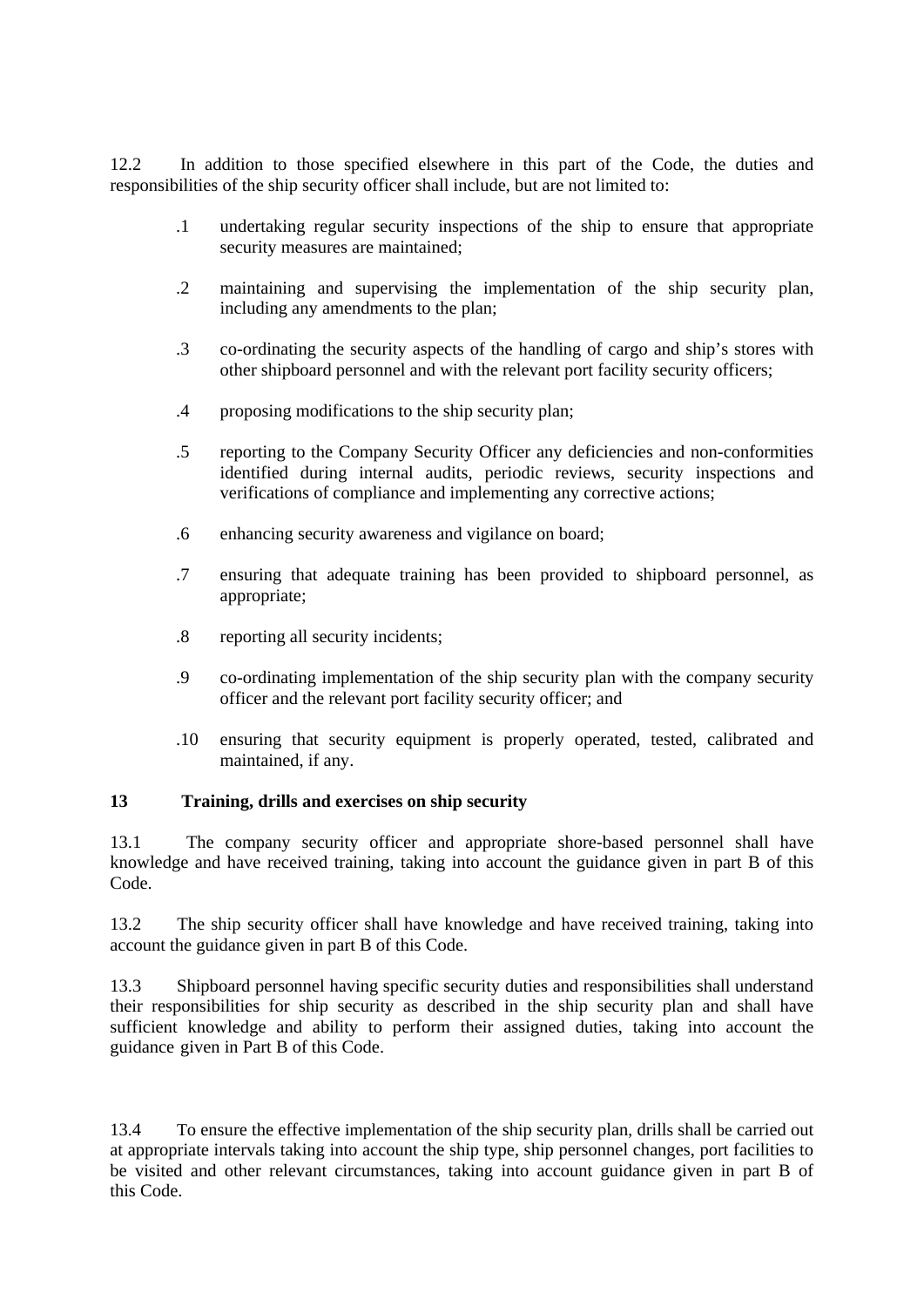13.5 The company security officer shall ensure the effective co-ordination and implementation of ship security plans by participating in exercises at appropriate intervals, taking into account the-guidance given in part B of this Code.

## **14 Port facility security**

14.1 A port facility is required to act upon the security levels set by the Contracting Government within whose territory it is located. Security measures and procedures shall be applied at the port facility in such a manner as to cause a minimum of interference with, or delay to, passengers, ship, ship's personnel and visitors*,* goods and services.

14.2 At security level 1, the following activities shall be carried out through appropriate measures in all port facilities, taking into account the guidance given in part B of this Code, in order to identify and take preventive measures against security incidents:

- .1 ensuring the performance of all port facility security duties;
- .2 controlling access to the port facility;
- .3 monitoring of the port facility, including anchoring and berthing area(s);
- .4 monitoring restricted areas to ensure that only authorized persons have access;
- .5 supervising the handling of cargo;
- .6 supervising the handling of ship's stores; and
- .7 ensuring that security communication is readily available.

14.3 At security level 2, the additional protective measures, specified in the port facility security plan, shall be implemented for each activity detailed in section 14.2, taking into account the guidance given in part B of this Code.

14.4 At security level 3, further specific protective measures, specified in the port facility security plan, shall be implemented for each activity detailed in section 14.2, taking into account the guidance given in part B of this Code.

14.4.1 In addition, at security level 3, port facilities are required to respond to and implement any security instructions given by the Contracting Government within whose territory the port facility is located.

14.5 When a port facility security officer is advised that a ship encounters difficulties in complying with the requirements of chapter XI-2 or this part or in implementing the appropriate measures and procedures as detailed in the ship security plan, and in the case of security level 3 following any security instructions given by the Contracting Government within whose territory

the port facility is located, the port facility security officer and ship security officer shall liase and co-ordinate appropriate actions.

14.6 When a port facility security officer is advised that a ship is at a security level, which is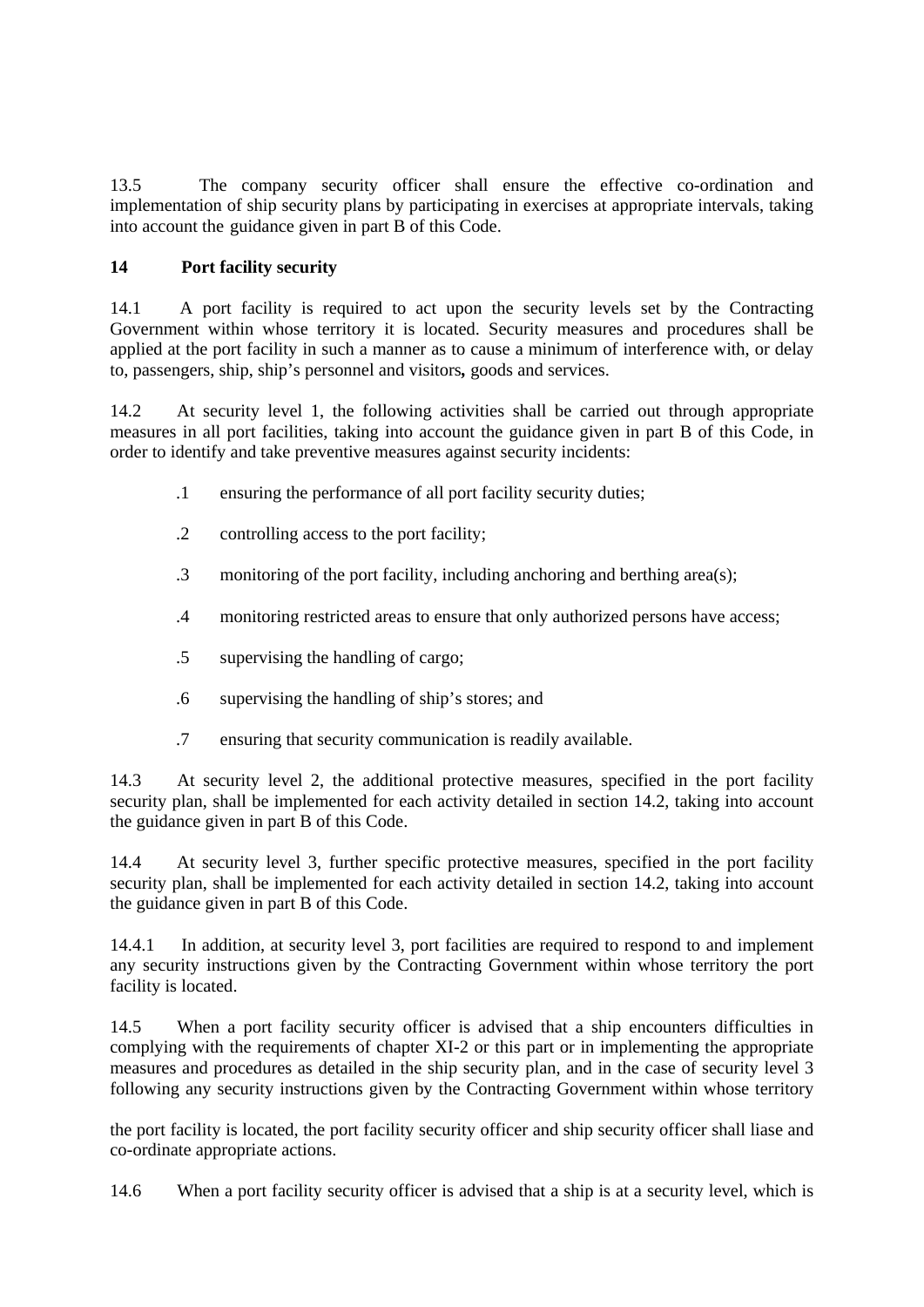higher than that of the port facility, the port facility security officer shall report the matter to the competent authority and shall liase with the ship security officer and co-ordinate appropriate actions, if necessary.

## **15 Port facility security assessment**

15.1 The port facility security assessment is an essential and integral part of the process of developing and updating the port facility security plan.

15.2 The port facility security assessment shall be carried out by the Contracting Government within whose territory the port facility is located. A Contracting Government may authorize a recognized security organization to carry out the port facility security assessment of a specific port-facility located within its territory.

15.2.1 When the port facility security assessment has been carried out by a recognized security organization, the security assessment shall be reviewed and approved for compliance with this section by the Contracting Government within whose territory the port facility is located.

15.3 The persons carrying out the assessment shall have appropriate skills to evaluate the security of the port facility in accordance with this section*,* taking into account the guidance given in part B of this Code.

15.4 The port facility security assessments shall periodically be reviewed and updated, taking account of changing threats and/or minor changes in the port facility, and shall always be reviewed and updated when major changes to the port facility take place.

- 15.5 The port facility security assessment shall include, at least, the following elements:
	- .1 identification and evaluation of important assets and infrastructure it is important to protect;
	- .2 identification of possible threats to the assets and infrastructure and the likelihood of their occurrence, in order to establish and prioritize security measures;
	- .3 identification, selection and prioritization of countermeasures and procedural changes and their level of effectiveness in reducing vulnerability; and
	- .4 identification of weaknesses, including human factors, in the infrastructure, policies and procedures.

15.6 The Contracting Government may allow a port facility security assessment to cover more than one port facility if the operator, location, operation, equipment, and design of these port facilities are similar. Any Contracting Government, which allows such an arrangement shall communicate to the Organization particulars thereof.

15.7 Upon completion of the port facility security assessment, a report shall be prepared, consisting of a summary of how the assessment was conducted, a description of each vulnerability-found during the assessment and a description of counter measures that could be used to address each vulnerability. The report shall be protected from unauthorized access or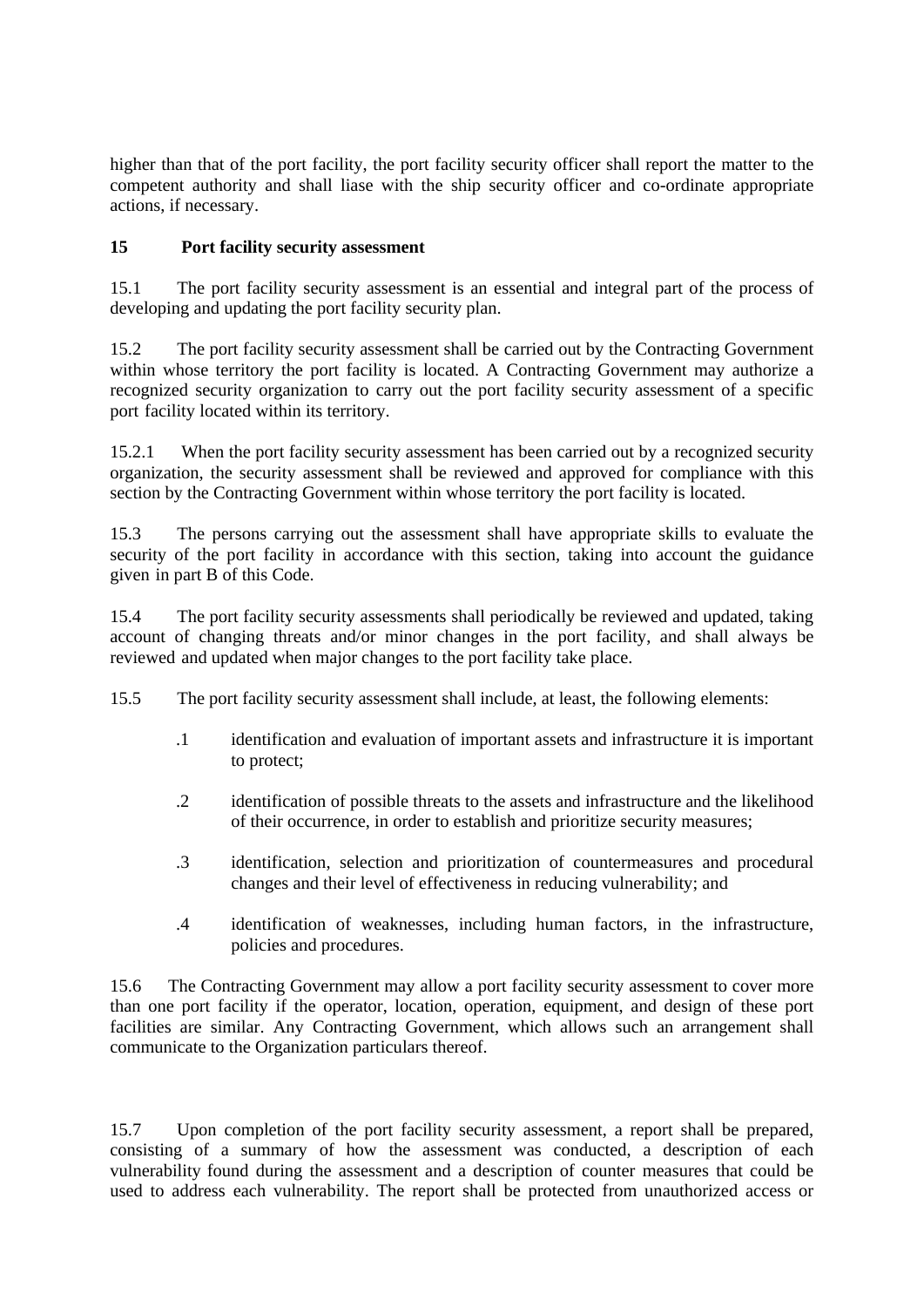disclosure.

## **16 Port facility security plan**

16.1 A port facility security plan shall be developed and maintained, on the basis of a port facility security assessment for each port facility, adequate for the ship/port interface. The plan shall make provisions for the three security levels, as defined in this part of the Code.

16.1.1 Subject to the provisions of section 16.2, a recognized security organization may prepare the port facility security plan of a specific port facility.

16.2 The port facility security plan shall be approved by the Contracting Government in whose territory the port facility is located.

16.3 Such a plan shall be developed taking into account the guidance given in Part B of this Code and shall be in the working language of the port facility. The plan shall address, at least, the following:

- .1 measures designed to prevent weapons or any other dangerous substances and devices intended for use against people, ships or ports, and the carriage of which is not authorized, from being introduced into the port facility or on board a ship;
- .2 measures designed to prevent unauthorized access to the port facility, to ships moored at the facility, and to restricted areas of the facility;
- .3 procedures for responding to security threats or breaches of security, including provisions for maintaining critical operations of the port facility or ship/port interface;
- .4 procedures for responding to any security instructions the Contracting Government in whose territory the port facility is located may give at security level 3;
- .5 procedures for evacuation in case of security threats or breaches of security;
- .6 duties of port facility personnel assigned security responsibilities and of other facility personnel on security aspects;
- .7 procedures for interfacing with ship security activities;
- .8 procedures for the periodic review of the plan and updating;
- .9 procedures for reporting security incidents*;*
- .10 identification of the port facility security officer, including 24-hour contact details;
- .11 measures to ensure the security of the information contained in the plan;
- .12 measures designed to ensure effective security of cargo and the cargo handling equipment at the port facility;
- .13 procedures for auditing the port facility security plan;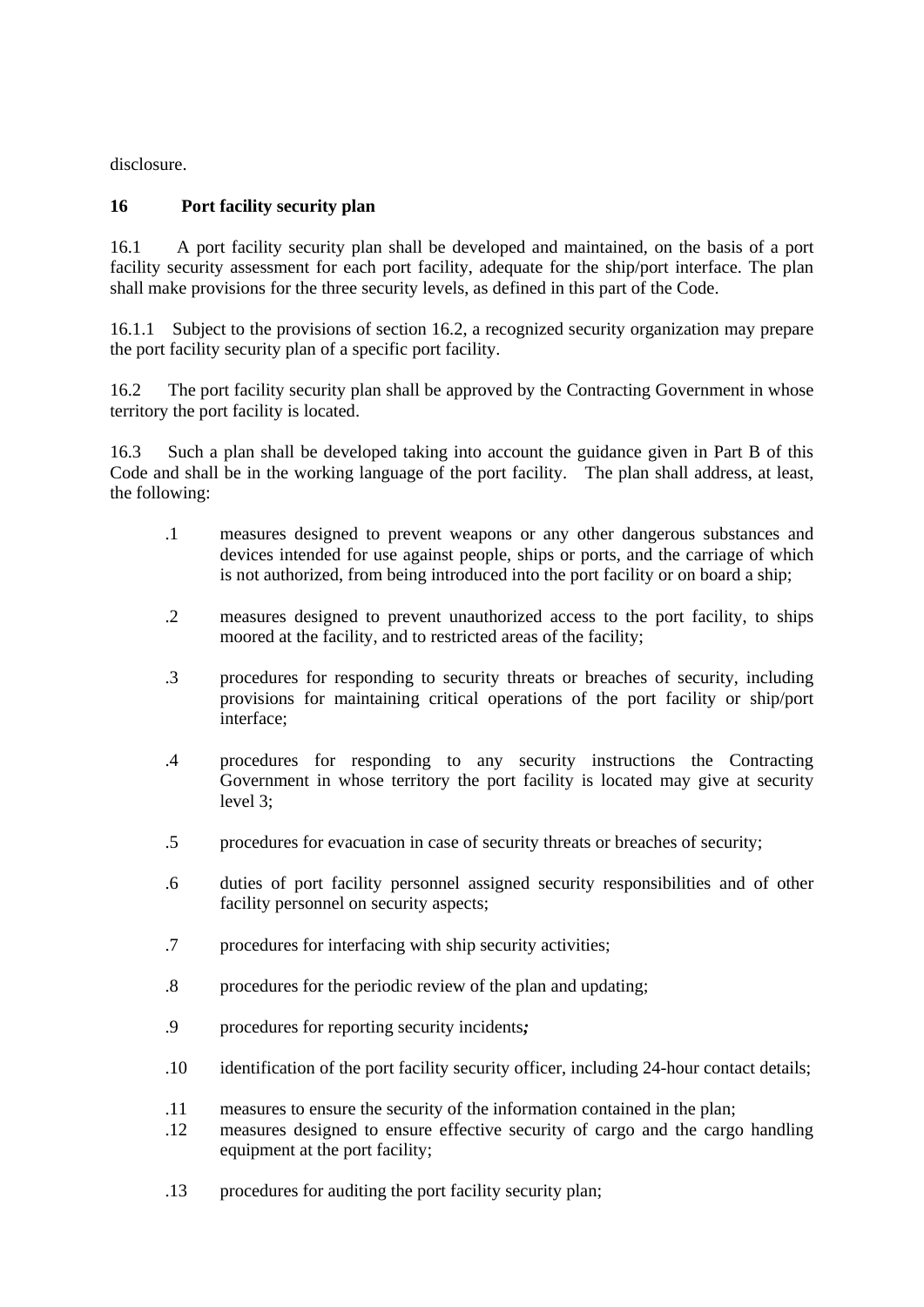- .14 procedures for responding in case the ship security alert system of a ship at the port facility has been activated; and
- .15 procedures for facilitating shore leave for ship's personnel or personnel changes, as well as access of visitors to the ship, including representatives of seafarers' welfare and labour organizations.

16.4 Personnel conducting internal audits of the security activities specified in the plan or evaluating its implementation shall be independent of the activities being audited unless this is impracticable due to the size and the nature of the port facility.

16.5 The port facility security plan may be combined with, or be part of, the port security plan or any other port emergency plan or plans.

16.6 The Contracting Government in whose territory the port facility is located shall determine which changes to the port facility security plan shall not be implemented unless the relevant amendments to the plan are approved by them.

16.7 The plan may be kept in an electronic format. In such a case, it shall be protected by procedures aimed at preventing its unauthorized deletion, destruction or amendment.

16.8 The plan shall be protected from unauthorized access or disclosure.

16.9 Contracting Governments may allow a port facility security plan to cover more than one port facility if the operator, location, operation, equipment, and design of these port facilities are similar. Any Contracting Government which allows such an alternative arrangement shall communicate to the Organization particulars thereof.

#### **17 Port facility security officer**

17.1 A port facility security officer shall be designated for each port facility. A person may be designated as the port facility security officer for one or more port facilities.

17.2 In addition to those specified elsewhere in this part of the Code, the duties and responsibilities of the port facility security officer shall include, but are not limited to:

- .1 conducting an initial comprehensive security survey of the port facility, taking into account the relevant port facility security assessment;
- .2 ensuring the development and maintenance of the port facility security plan;
- .3 implementing and exercising the port facility security plan;
- .4 undertaking regular security inspections of the port facility to ensure the continuation of appropriate security measures;
- .5 recommending and incorporating, as appropriate, modifications to the port facility security plan in order to correct deficiencies and to update the plan to take into account of relevant changes to the port facility;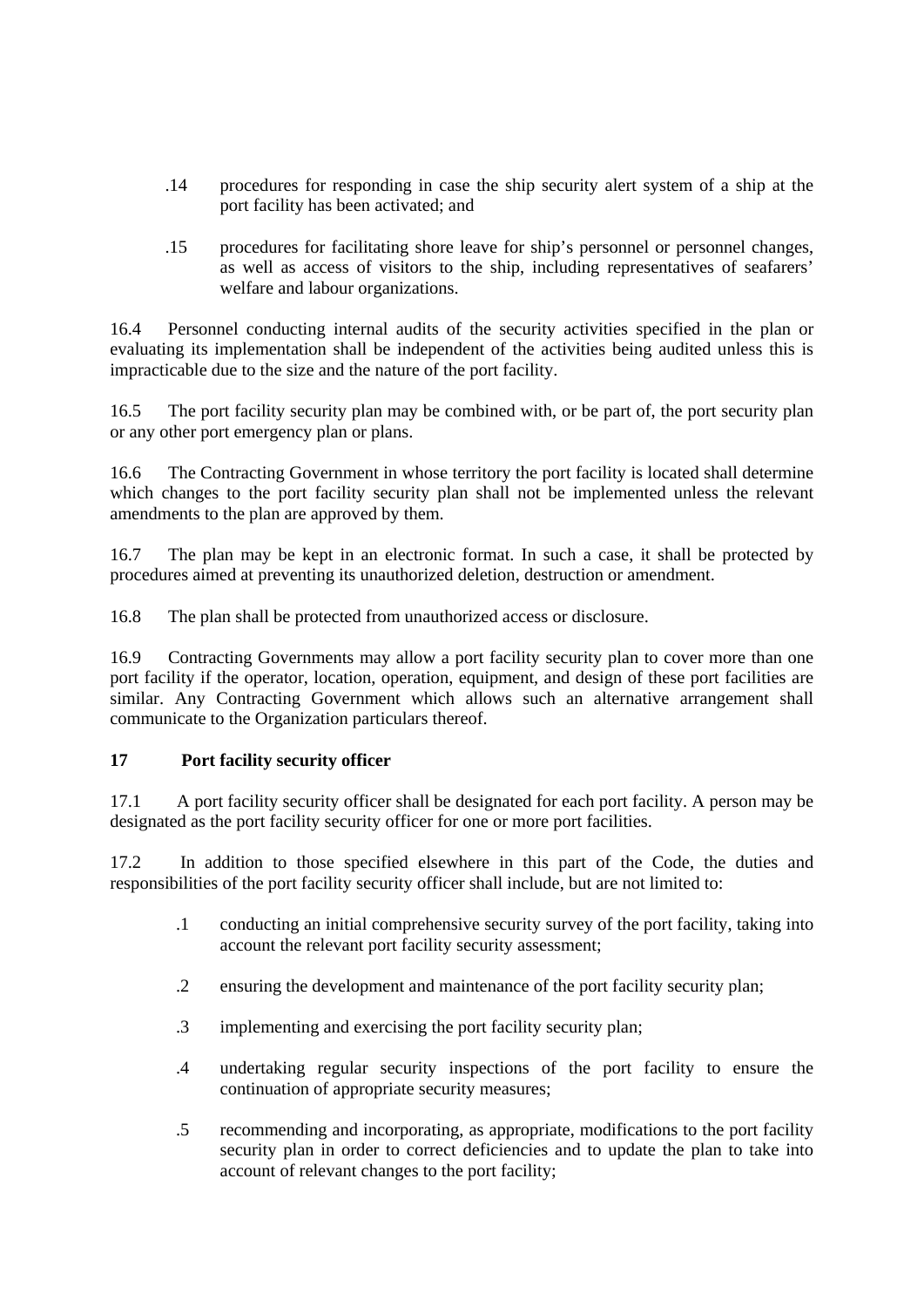- .6 enhancing security awareness and vigilance of the port facility personnel;
- .7 ensuring adequate training has been provided to personnel responsible for the security of the port facility;
- .8 reporting to the relevant authorities and maintaining records of occurrences which threaten the security of the port facility;
- .9 co-ordinating implementation of the port facility security plan with the appropriate Company and ship security officer(s):
- .10 co-ordinating with security services, as appropriate;
- .11 ensuring that standards for personnel responsible for security of the port facility are met;
- .12 ensuring that security equipment is properly operated, tested, calibrated and maintained, if any; and
- .13 assisting ship security officers in confirming the identity of those seeking to board the ship when requested.

17.3 The port facility security officer shall be given the necessary support to fulfil the duties and responsibilities imposed by chapter XI-2 and this part of this Code.

## **18 TRAINING, DRILLS AND EXERCISES ON PORT FACILITY SECURITY**

18.1 The port facility security officer and appropriate port facility security personnel shall have knowledge and have received training*,* taking into account the guidance given in part B of this Code.

18.2 Port facility personnel having specific security duties shall understand their duties and responsibilities for port facility security, as described in the port facility security plan and shall have sufficient knowledge and ability to perform their assigned duties, taking into account the guidance given in part B of this Code.

18.3 To ensure the effective implementation of the port facility security plan, drills shall be carried out at appropriate intervals, taking into account the types of operations of the port facility, port facility personnel changes, the type of ship the port facility is serving and other relevant circumstances, taking into account guidance given in part B of this Code.

18.4 The port facility security officer shall ensure the effective co-ordination and implementation of the port facility security plan by participating in exercises at appropriate intervals, taking into account the guidance given in part B of this Code.

## **19 Verification and certification for ship**

#### **19.1 Verifications**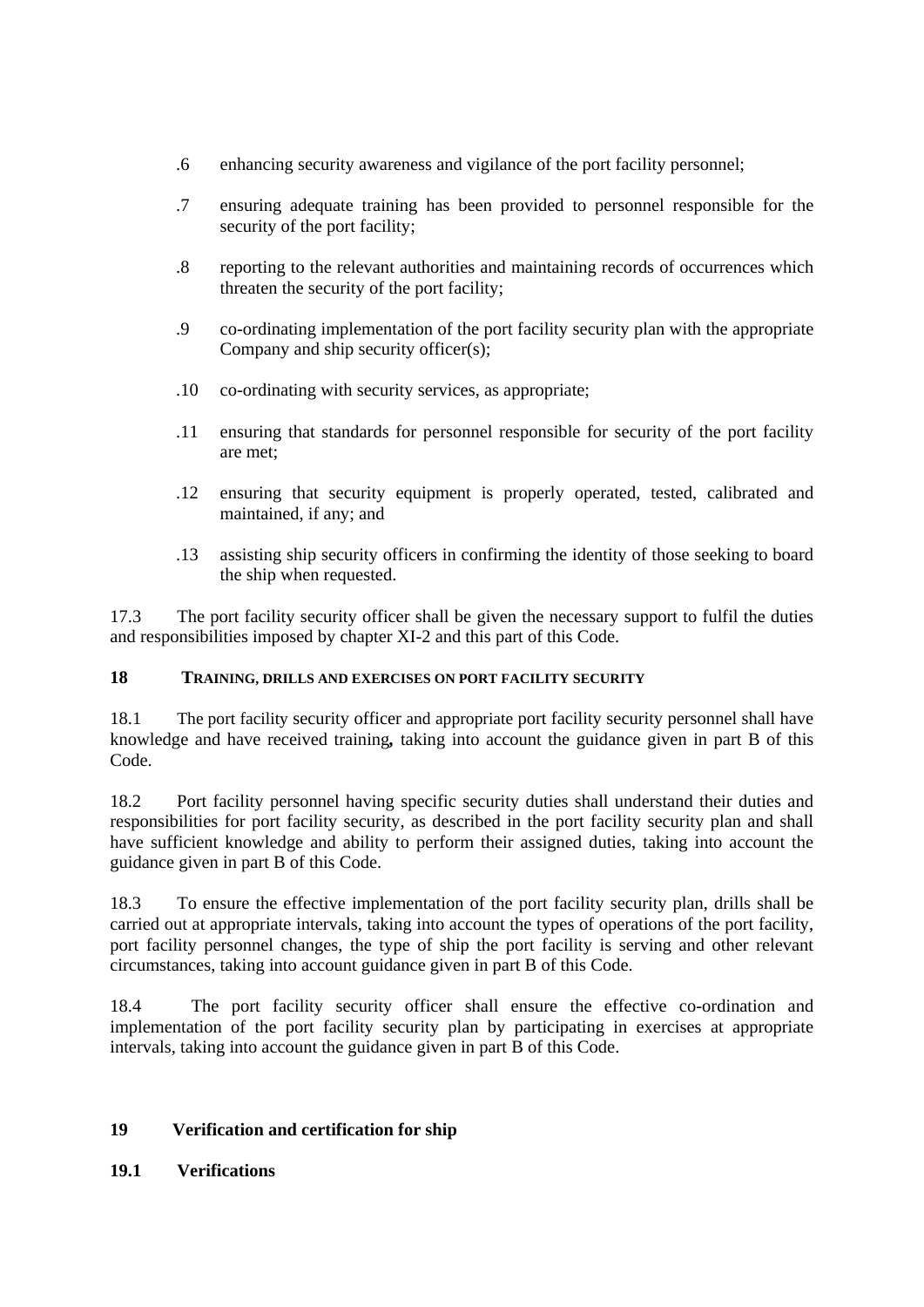19.1.1 Each ship to which this part of the Code applies shall be subject to the verifications specified below:

- .1 an initial verification before the ship is put in service or before the certificate required under section 19.2 is issued for the first time, which shall include a complete verification of its security system and any associated security equipment covered by the relevant provisions of chapter XI-2, of this part of the Code and of the approved ship security plan. This verification shall ensure that the security system and any associated security equipment of the ship fully complies with the applicable requirements of chapter XI-2 and this part of the Code, is in satisfactory condition and fit for the service for which the ship is intended;
- .2 a renewal verification at intervals specified by the Administration, but not exceeding five years, except where section 19.3 is applicable. This verification shall ensure that the security system and any associated security equipment of the ship fully complies with the applicable requirements of chapter XI-2, this part of the Code and the approved ship security plan, is in satisfactory condition and fit for the service for which the ship is intended;
- .3 at least one intermediate verification. If only one intermediate verification is carried out it shall take place between the second and third anniversary date of the certificate as defined in regulation  $I/2(n)$ . The intermediate verification shall include inspection of the security system and any associated security equipment of the ship to ensure that it remains satisfactory for the service for which the ship is intended. Such intermediate verification shall be endorsed on the certificate;
- .4 any additional verifications as determined by the Administration.

19.1.2 The verifications of ships shall be carried out by officers of the Administration. The Administration may, however, entrust the verifications to a recognized security organization referred to in regulation XI-2/1.

19.1.3 In every case, the Administration concerned shall fully guarantee the completeness and efficiency of the verification and shall undertake to ensure the necessary arrangements to satisfy this obligation.

19.1.4 The security system and any associated security equipment of the ship after verification shall be maintained to conform with the provisions of regulations XI-2/4.2 and XI-2/6, of this part of-the Code and of the approved ship security plan. After any verification under section 19.1.1 has been completed, no changes shall be made in security system and in any associated security equipment or the approved ship security plan without the sanction of the Administration.

#### **19.2 Issue or endorsement of Certificate**

19.2.1 An International Ship Security Certificate shall be issued after the initial or renewal verification in accordance with the provisions of section 19.1.

19.2.2 Such certificate shall be issued or endorsed either by the Administration or by the a recognized security organization acting on behalf of the Administration.

19.2.3 Another Contracting Government may, at the request of the Administration, cause the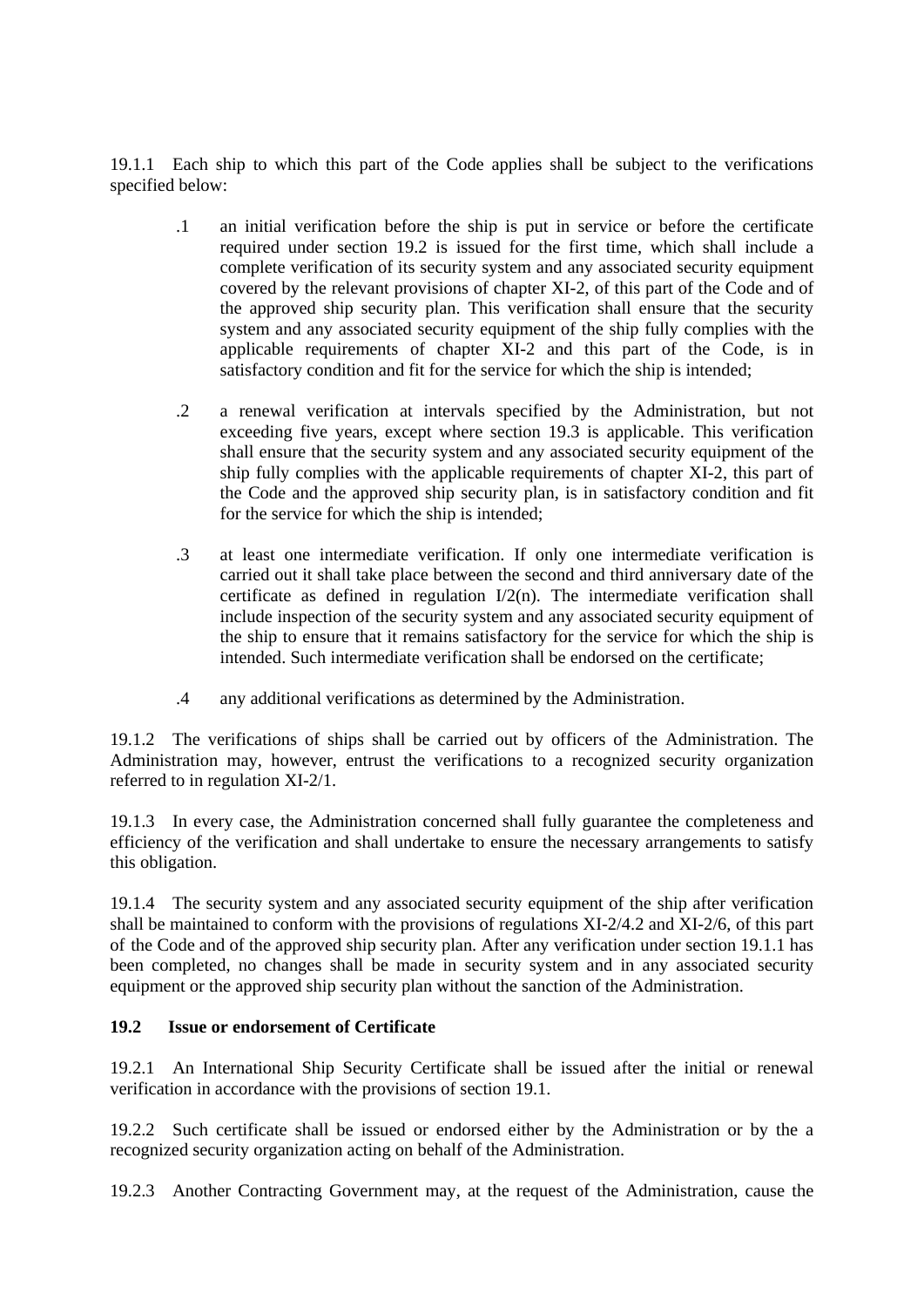ship to be verified and, if satisfied that the provisions of section 19.1.1 are complied with, shall issue or authorize the issue of an International Ship Security Certificate to the ship and, where appropriate, endorse or authorize the endorsement of that Certificate on the ship, in accordance with this Code.

19.2.3.1 A copy of the Certificate and a copy of the verification report shall be transmitted as soon as possible to the requesting Administration.

19.2.3.2 A Certificate so issued shall contain a statement to the effect that it has been issued at the request of the Administration and it shall have the same force and receive the same recognition as the Certificate issued under section 19.2.2.

19.2.4 The International Ship Security Certificate shall be drawn up in a form corresponding to the model given in the appendix to this Code. If the language used is not English, French or Spanish, the text shall include a translation into one of these languages.

#### **19.3 Duration and validity of Certificate**

19.3.1 An International Ship Security Certificate shall be issued for a period specified by the Administration, which shall not exceed five years.

19.3.2 When the renewal verification is completed within three months before the expiry date of the existing certificate, the new Certificate shall be valid from the date of completion of the renewal verification to a date not exceeding five years from the date of expiry of the existing Certificate.

19.3.2.1 When the renewal verification is completed after the expiry date of the existing Certificate, the new Certificate shall be valid from the date of completion of the renewal verification to a date not exceeding five years from the date of expiry of the existing Certificate.

19.3.2.2 When the renewal verification is completed more than three months before the expiry date of the existing Certificate, the new Certificate shall be valid from the date of completion of the renewal verification to a date not exceeding five years from the date of completion of the renewal verification.

19.3.3 If a Certificate is issued for a period of less than five years, the Administration may extend the validity of the certificate beyond the expiry date to the maximum period specified in section 19.3.1, provided that the verifications referred to in section 19.1.1 applicable when a Certificate is issued for a period of five years are carried out as appropriate.

19.3.4 If a renewal verification has been completed and a new Certificate cannot be issued or placed on board the ship before the expiry date of the existing Certificate, the Administration or recognized security organization acting on behalf of the Administration may endorse the existing Certificate and such a Certificate shall be accepted as valid for a further period which shall not exceed five months from the expiry date.

19.3.5 If a ship at the time when a Certificate expires, is not in a port in which it is to be verified, the Administration may extend the period of validity of the Certificate but this extension shall be granted only for the purpose of allowing the ship to complete its voyage to the port in which it is to be verified, and then only in cases where it appears proper and reasonable to do so. No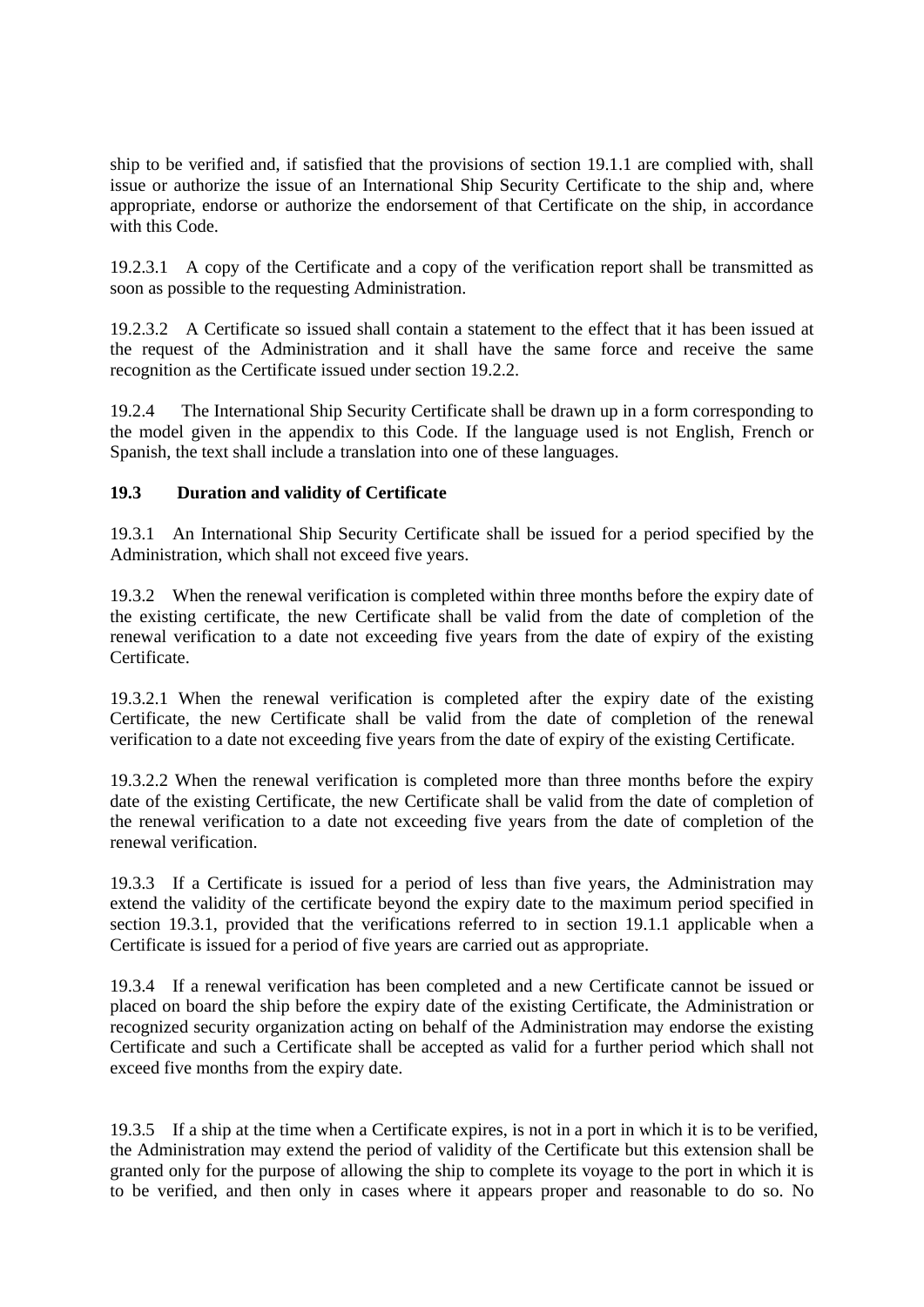Certificate shall be extended for a period longer than three months, and the ship to which an extension is granted shall not, on its arrival in the port in which it is to be verified, be entitled by virtue of such extension to leave that port without having a new Certificate. When the renewal verification is completed, the new Certificate shall be valid to a date not exceeding five years from-the expiry date of the existing Certificate before the extension was granted.

19.3.6 A Certificate issued to a ship engaged on short voyages which has not been extended under the foregoing provisions of this section may be extended by the Administration for a period of grace of up to one month from the date of expiry stated on it. When the renewal verification is completed, the new Certificate shall be valid to a date not exceeding five years from-the date of expiry of the existing Certificate before the extension was granted.

19.3.7 If an intermediate verification is completed before the period specified in section 19.1.1, then:

- .1 the expiry date shown on the Certificate shall be amended by endorsement to a date which shall not be more than three years later than the date on which the intermediate verification was completed;
- .2 the expiry date may remain unchanged provided one or more additional verifications are carried out so that the maximum intervals between the verifications prescribed by section 19.1.1 are not exceeded.

19.3.8 A Certificate issued under section 19.2 shall cease to be valid in any of the following cases:

- .1 if the relevant verifications are not completed within the periods specified under section 19.1.1;
- .2 if the Certificate is not endorsed in accordance with section 19.1.1.3 and 19.3.7.1, if applicable;
- .3 when a Company assumes the responsibility for the operation of a ship not previously operated by that Company; and
- .4 upon transfer of the ship to the flag of another State.
- 19.3.9 In the case of:
	- .1 a transfer of a ship to the flag of another Contracting Government, the Contracting Government whose flag the ship was formerly entitled to fly shall, as soon as possible, transmit to the receiving Administration copies of, or all information relating to, the International Ship Security Certificate carried by the ship before the transfer and copies of available verification reports, or
	- .2 a Company that assumes responsibility for the operation of a ship not previously operated by that Company, the previous Company shall, as soon as possible, transmit to the receiving Company copies of any information related to the International Ship Security Certificate or to facilitate the verifications described in section 19.4.2.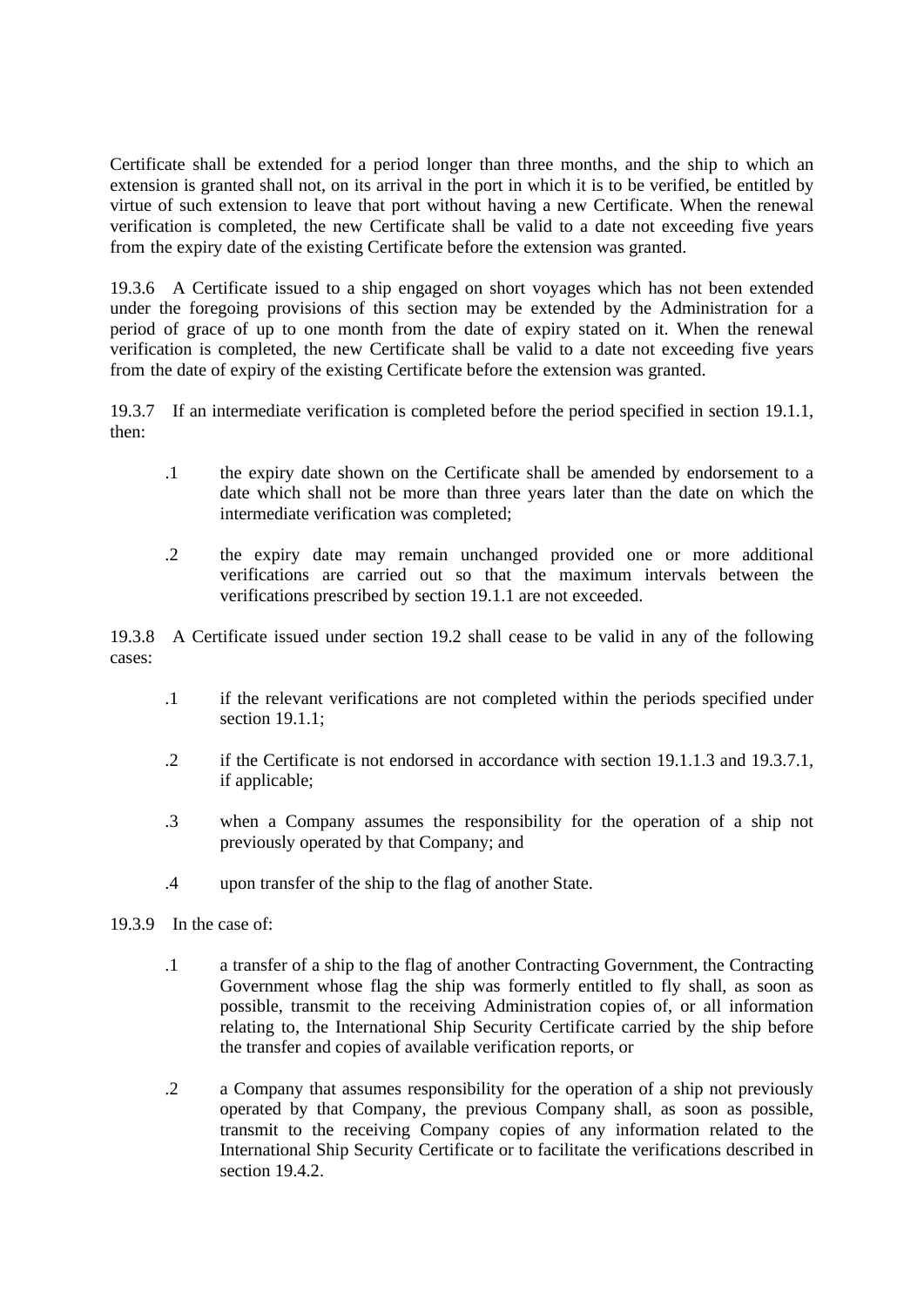## **19.4 Interim certification**

19.4.1 The Certificates specified in section 19.2 shall be issued only when the Administration issuing the certificate is fully satisfied that the ship complies with the requirements of section 19.1. However, after 1 July 2004, for the purposes of:

- .1 a ship without a Certificate, on delivery or prior to its entry or re-entry into service;
- .2 transfer of a ship from the flag of a Contracting Government to the flag of another Contracting Government;
- .3 transfer of a ship to the flag of a Contracting Government from a State which is not a Contracting Government; or
- .4 a Company assuming the responsibility for the operation of a ship not previously operated by that Company;

until the Certificate referred to in section 19.2 is issued, the Administration may cause an Interim International Ship Security Certificate to be issued, in a form corresponding to the model given in the appendix to this part of the Code.

19.4.2 An Interim International Ship Security Certificate shall only be issued when the Administration or recognized security organization, on behalf of the Administration, has verified that:

- .1 the ship security assessment required by this part of the Code has been completed;
- .2 a copy of the ship security plan meeting the requirements of chapter XI-2 and part A of this Code is provided on board, has been submitted for review and approval, and is being implemented on the ship;
- .3 the ship is provided with a ship security alert system meeting the requirements of regulation XI-2/6, if required;
- .4 the Company Security Officer:
	- .1 has ensured:
		- .1 the review of the ship security plan for compliance with this part of the Code;
		- .2 that the plan has been submitted for approval; and
		- .3 that the plan is being implemented on the ship; and
	- .2 has established the necessary arrangements, including arrangements for drills, exercises and internal audits, through which the company security officer is satisfied that the ship will successfully complete the required verification in accordance with section 19.1.1.1, within 6 months;
- .5 arrangements have been made for carrying out the required verifications under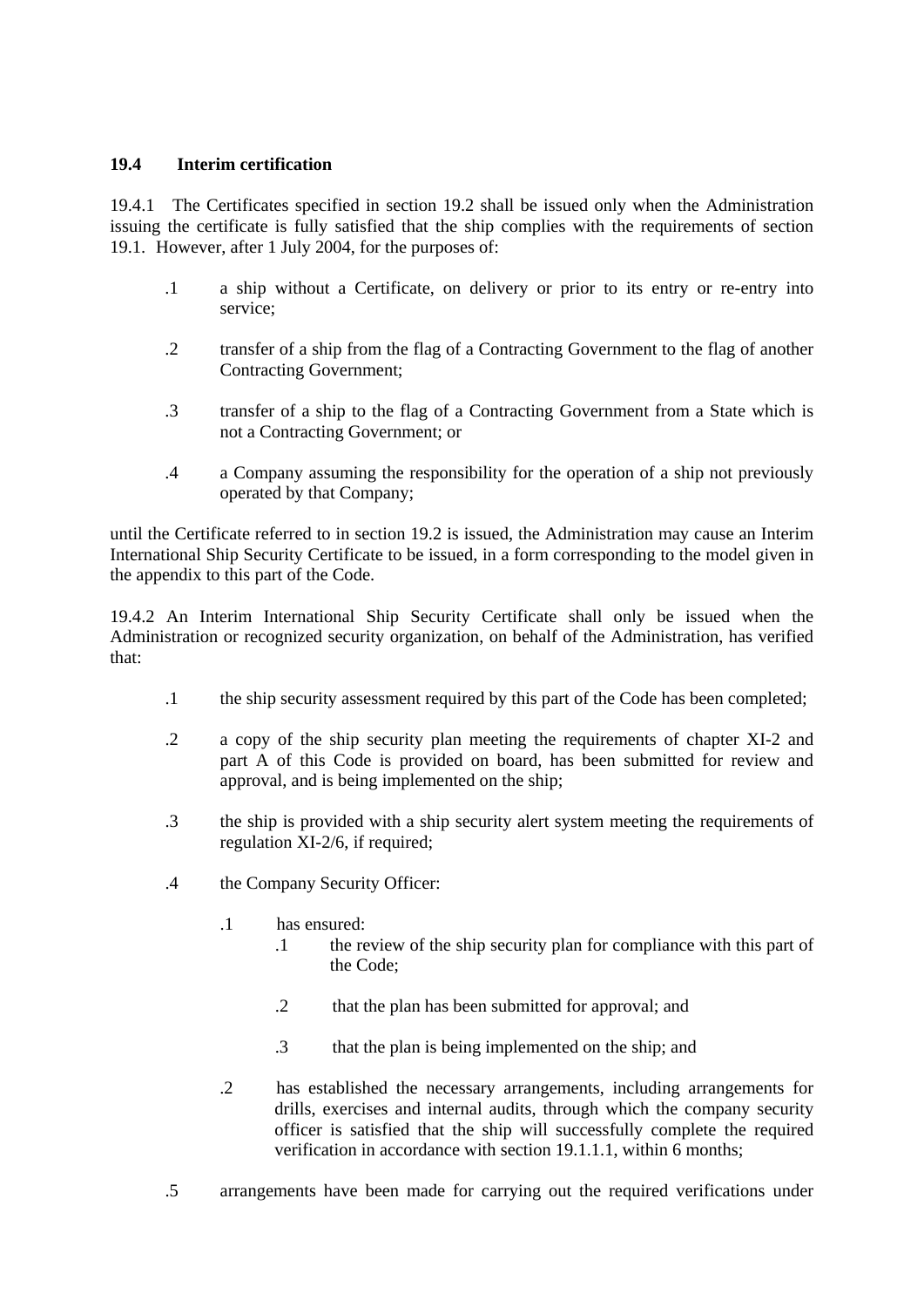section 19.1.1.1;

- .6 the master, the ship security officer and other ship's personnel with specific security duties are familiar with their duties and responsibilities as specified in this part of the Code; and with the relevant provisions of the ship security plan placed on board; and have been provided such information in the working language of the ship's personnel or languages understood by them; and
- .7 the ship security officer meets the requirements of this part of the Code.

19.4.3 An Interim International Ship Security Certificate may be issued by the Administration or by a recognized security organization authorized to act on its behalf.

19.4.4 An Interim International Ship Security Certificate shall be valid for 6 months, or until the Certificate required by section 19.2 is issued, whichever comes first, and may not be extended.

19.4.5 No Contracting Government shall cause a subsequent, consecutive Interim International Ship Security Certificate to be issued to a ship if, in the judgment of the Administration or the recognized security organization, one of the purposes of the ship or a Company in requesting such Certificate is to avoid full compliance with chapter XI-2 and this part of the Code beyond the period of the initial Interim Certificate as specified in section 19.4.4.

19.4.6 For the purposes of regulation XI-2/9, Contracting Governments may, prior to accepting an Interim International Ship Security Certificate as a valid Certificate, ensure that the requirements of sections 19.4.2.4 to 19.4.2.6 have been met.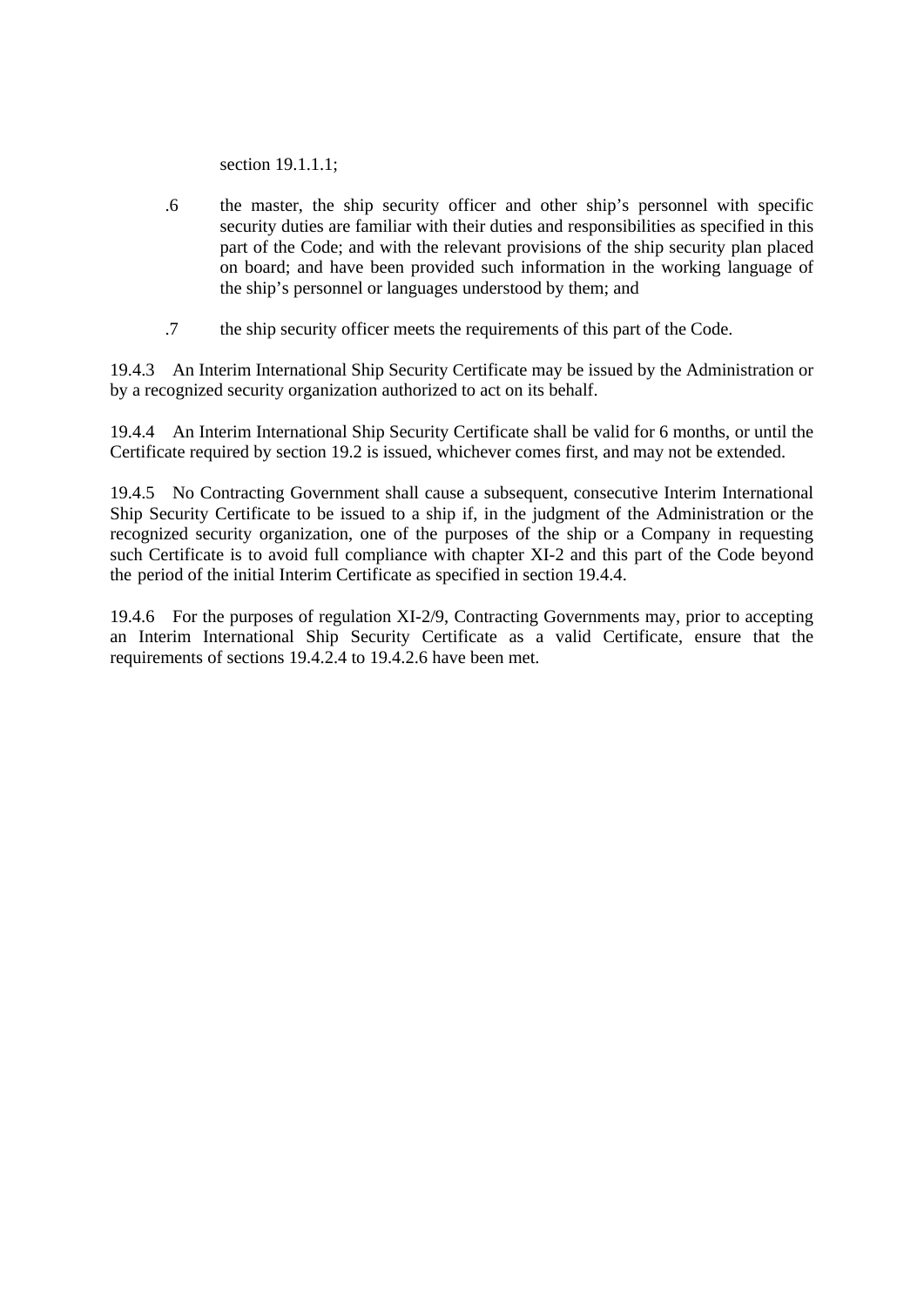## **Appendix to part A** Appendix 1 **Form of the International Ship Security Certificate**

## **INTERNATIONAL SHIP SECURITY CERTIFICATE**

*(official seal) (State)*

Certificate Number

Issued under the provisions of the

## INTERNATIONAL CODE FOR THE SECURITY OF SHIPS AND OF PORT FACILITIES (ISPS CODE)

Under the authority of the Government of

 *(name of State)*

| by                                   |                                          |
|--------------------------------------|------------------------------------------|
|                                      | $(person(s) or organization authorized)$ |
| Name of ship                         |                                          |
| Distinctive number or letters        |                                          |
| Port of registry                     |                                          |
| Type of ship                         |                                          |
| Gross tonnage                        |                                          |
| <b>IMO</b> Number                    |                                          |
| Name and address of the Company      |                                          |
| <b>Company Identification Number</b> |                                          |

#### THIS IS TO CERTIFY:

- 1 that the security system and any associated security equipment of the ship has been verified in accordance with section 19.1 of part A of the ISPS Code;
- 2 that the verification showed that the security system and any associated security equipment of the ship is in all respects satisfactory and that the ship complies with the applicable requirements of chapter XI-2 of the Convention and part A of the ISPS Code;
- 3 that the ship is provided with an approved Ship Security Plan.

Date of initial / renewal verification on which this certificate is based ...........................................

This Certificate is valid until ............................................................................................................ subject to verifications in accordance with section 19.1.1 of part A of the ISPS Code.

Issued at..................................................................... *(place of issue of the Certificate)*

Date of issue .................................. ......................................................................................

*(signature of the duly authorized official issuing the Certificate)*

*(Seal or stamp of issuing authority, as appropriate)*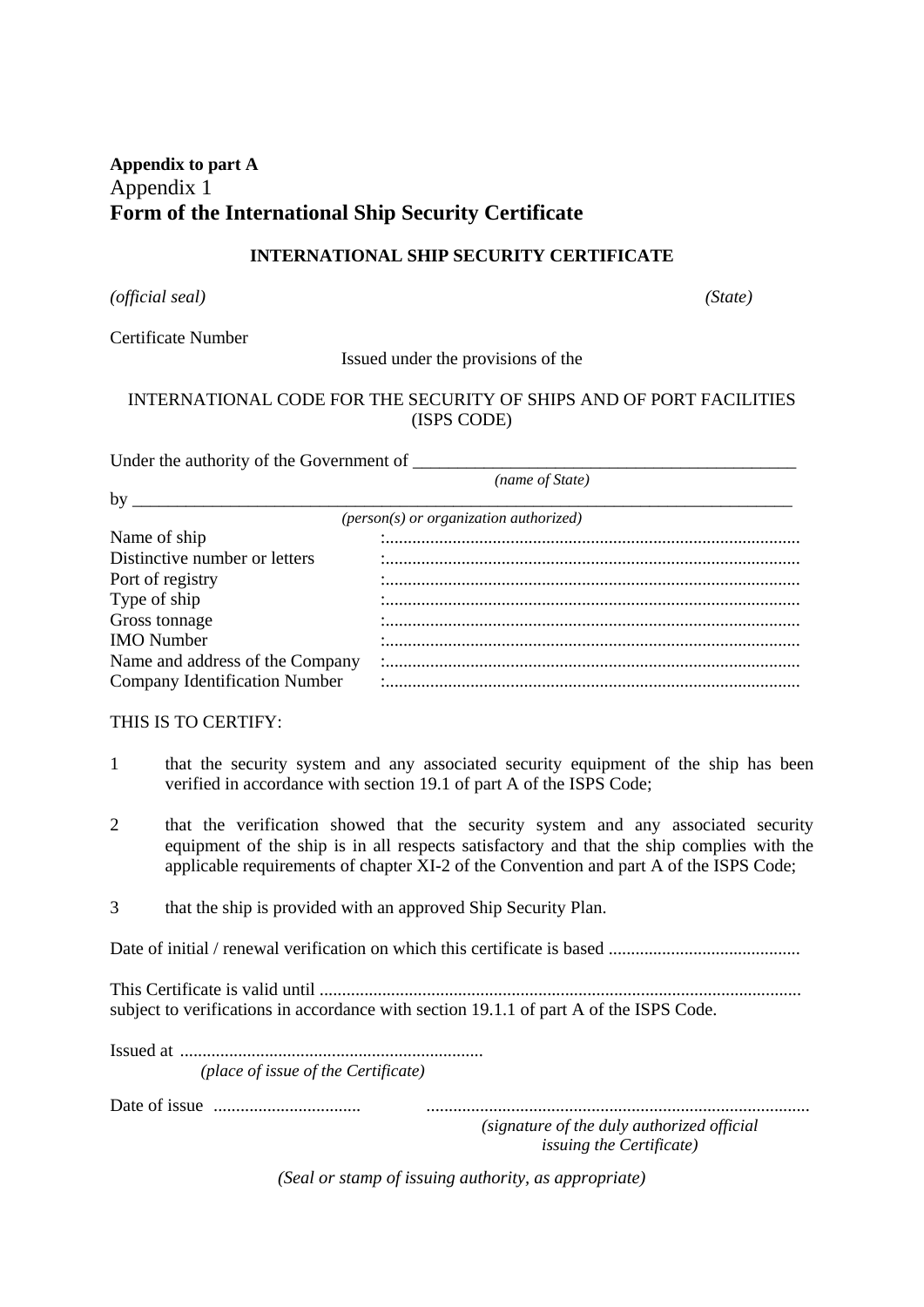#### **Endorsement for intermediate verification**

THIS IS TO CERTIFY that at an intermediate verification required by section 19.1.1 of part A of the ISPS Code the ship was found to comply with the relevant provisions of chapter XI-2 of the Convention and part A of the ISPS Code.

Intermediate verification

|  | (Signature of duly authorized official) |  |
|--|-----------------------------------------|--|
|  |                                         |  |

*(Seal or stamp of the authority, as appropriate)*

#### **Endorsement for additional verifications\***

Additional verification

| (Signature of duly authorized official) |
|-----------------------------------------|
|                                         |
|                                         |
|                                         |

*(Seal or stamp of the authority, as appropriate)*

Additional verification

| (Signature of duly authorized official) |
|-----------------------------------------|
|                                         |
|                                         |

Date........................................................

*(Seal or stamp of the authority, as appropriate)*

Additional verification

\_\_\_\_\_\_\_\_\_\_\_\_

| (Signature of duly authorized official) |
|-----------------------------------------|
|                                         |
|                                         |
|                                         |

Date........................................................

*(Seal or stamp of the authority, as appropriate)*

<sup>\*</sup> This part of the certificate shall be adapted by the Administration to indicate whether it has established additional verifications as provided for in section 19.1.1.4.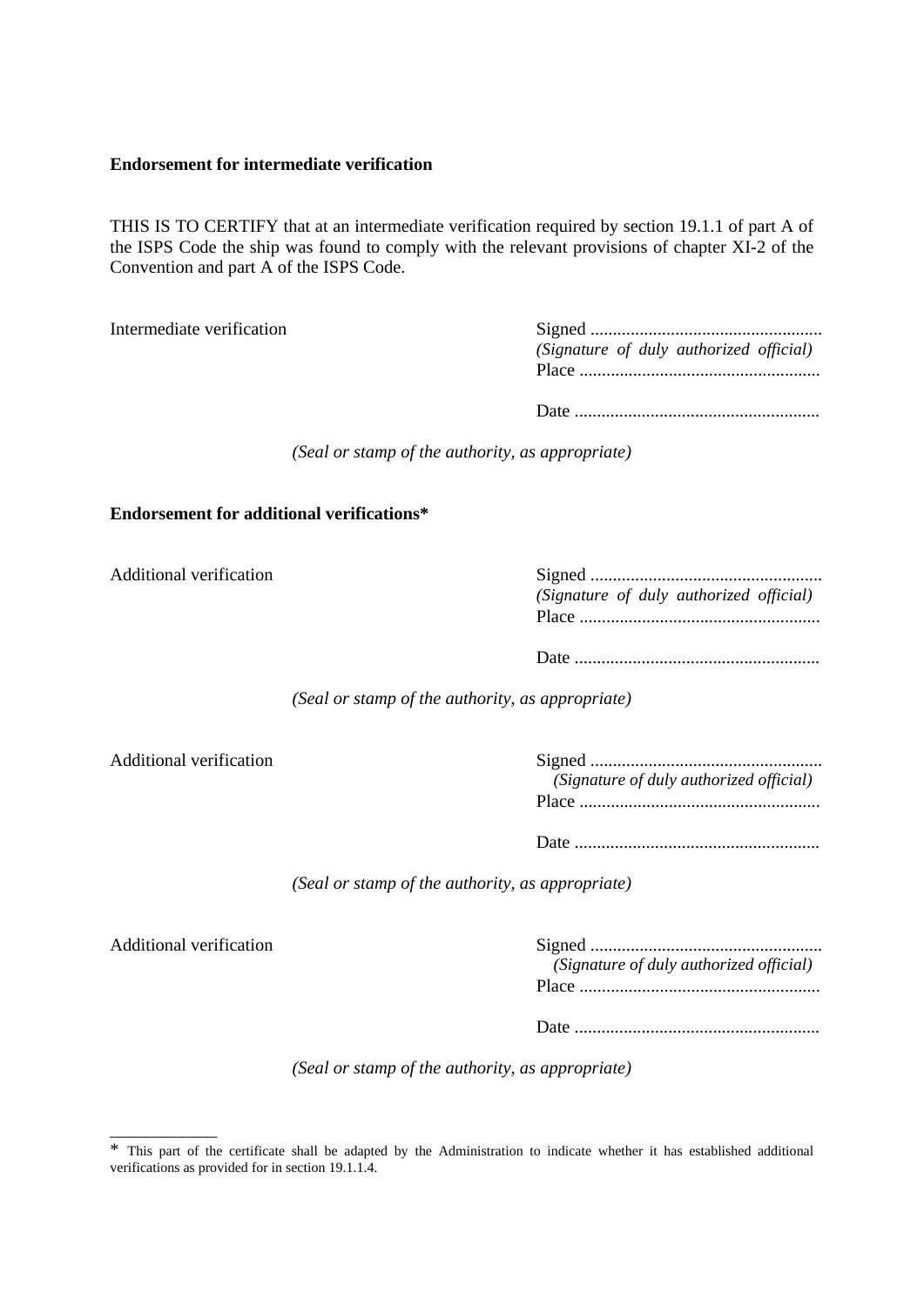#### **Additional verification in accordance with section A/19.3.7.2 of the ISPS Code**

THIS IS TO CERTIFY that at an additional verification required by section 19.3.7.2 of part A of the ISPS Code the ship was found to comply with the relevant provisions of chapter XI-2 of the Convention and part A of the ISPS Code.

> Signed..................................................... *(Signature of duly authorized official)* Place.......................................................

Date........................................................

*(Seal or stamp of the authority, as appropriate)*

#### **Endorsement to extend the certificate if valid less than 5 years where section A/19.3.3 of the ISPS Code applies**

The ship complies with the relevant provisions of part A of the ISPS Code, and the Certificate shall, in accordance with section 19.3.3 of part A of the ISPS Code, be accepted as valid until ..............................

> Signed..................................................... *(Signature of duly authorized official)* Place.......................................................

Date........................................................

*(Seal or stamp of the authority, as appropriate)*

#### **Endorsement where the renewal verification has been completed and section A/19.3.4 of part A of the ISPS Code applies**

The ship complies with the relevant provisions of part A of the ISPS Code, and the Certificate shall, in accordance with section 19.3.4 of part A of the ISPS Code, be accepted as valid until ..............................

|  | (Signature of duly authorized official) |  |
|--|-----------------------------------------|--|
|  |                                         |  |
|  |                                         |  |

Date........................................................

*(Seal or stamp of the authority, as appropriate)*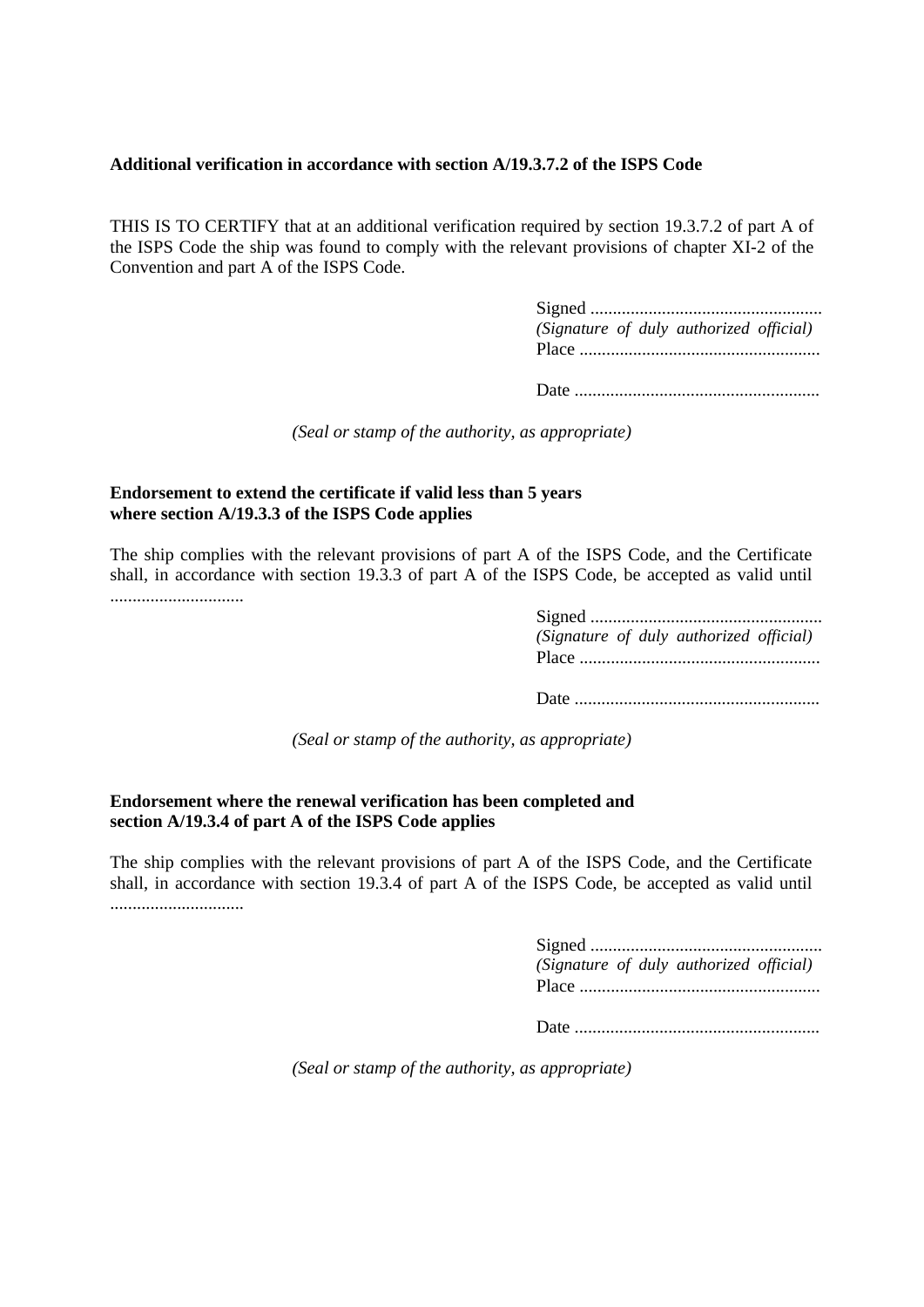## **Endorsement to extend the validity of the certificate until reaching the port of verification where section A/19.3.5 of the ISPS Code applies or for a period of grace where section 19.3.6 of the ISPS Code applies**

This Certificate shall, in accordance with section 19.3.5 / 19.3.6\* of part A of the ISPS Code, be accepted as valid until ..................................................

> Signed..................................................... *(Signature of duly authorized official)* Place.......................................................

> Date........................................................

*(Seal or stamp of the authority, as appropriate)*

## **Endorsement for advancement of expiry date where section A/19.3.7.1 of the ISPS Code applies**

In accordance with section 19.3.7.1 of part A of the ISPS Code, the new expiry date<sup>\*\*</sup> is .........................................

> Signed..................................................... *(Signature of authorized official)* Place....................................................... Date........................................................

*(Seal or stamp of the authority, as appropriate)*

Delete as appropriate.

In case of completion of this part of the certificate the expiry date shown on the front of the certificate shall also be amended accordingly.